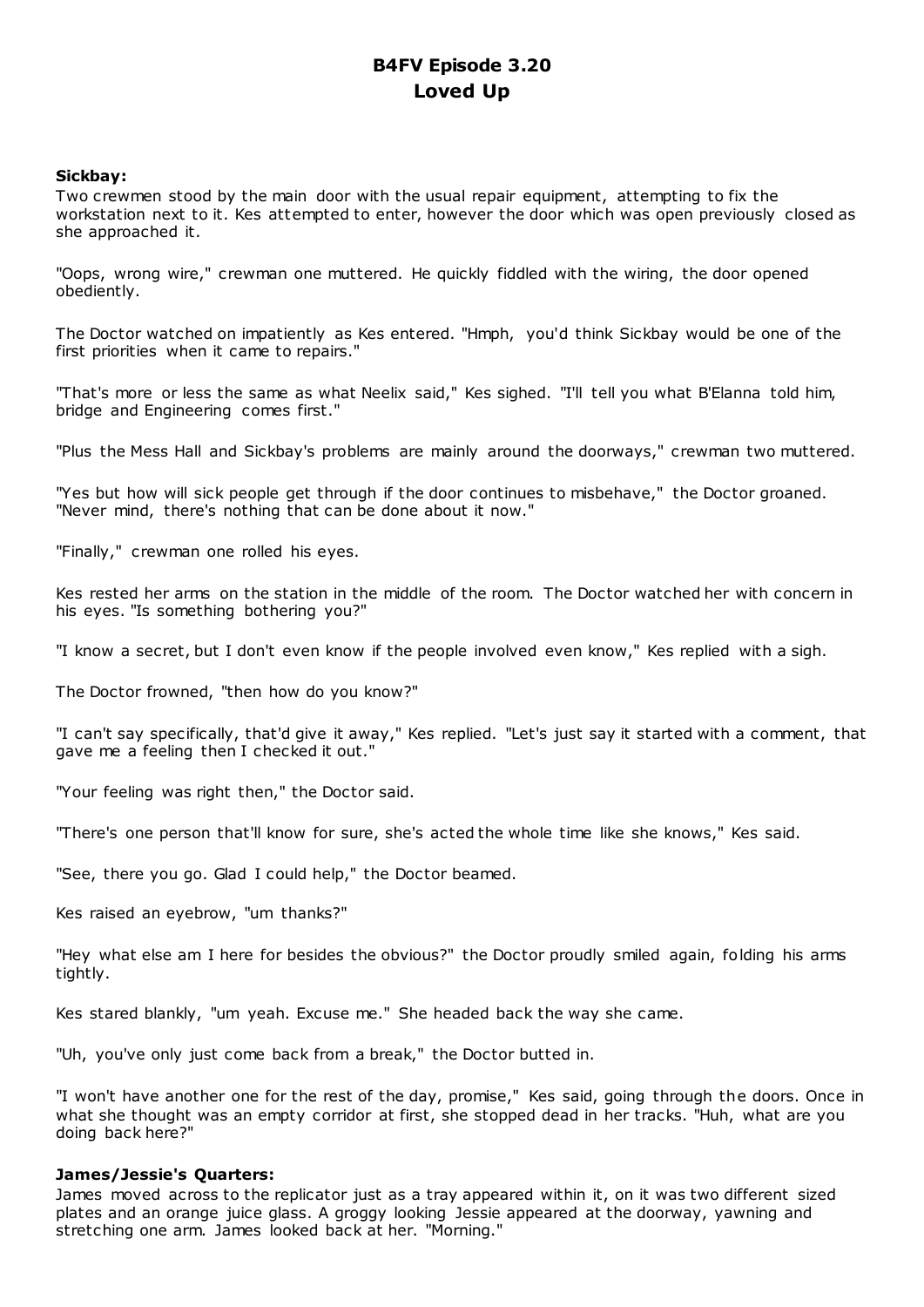"Ugh, I feel five years older, not one," Jessie groaned. She looked at the dressed up table, then at the sofa which was covered in gift bags. This of course brightened up her face. "What's this?" she grinned.

James turned around to carry the tray to the table. "Generally people get presents for their birthday," he replied, putting the tray down.

Jessie scampered over to hug him. "You didn't have to go so nuts as usual."

"Why break tradition?" James shrugged. He moved to pull out one of the chairs. She shook her head before sitting down in it. "Do you want anything else?"

"I think that's more than enough, I'm not eating for three or four," Jessie replied just before the door chimed.

James glanced toward the door, "who is it?"

"It's meeee," Danny's voice squeaked through the door.

"Ohno she's going to sing," Jessie said, pulling a face. "And she's going to see me. I don't even have make up on."

"Since when did that make a difference?" James muttered.

Jessie pouted, making a child like moan. "I'm a mess."

"You just got up, you look great," James said, then noticing her pout managing to get bigger. "I'll distract her, prepare whatever it is you think you need."

"Great," Jessie said, dashing back over to her bedroom.

The door soon opened on it's own, Danny strolled in with a chirpy smile on her face. "Where's the birthday girl?"

"She's getting changed, and being a bit more Jessie than usual," James replied.

Danny looked around his shoulder, smirking. "Ooh, someone's been spoiling his girlfriend."

"It's her birthday," James said.

"Yeah but that's a lot for you, can I watch her open them?" Danny giggled like a child.

James grew a little nervous, "only about half of them."

Danny giggled very differently to before, this time rudely. "Ooh what's the other half?"

James pulled a disgusted face, "gross Danny."

"What do you expect?" Danny winked at him.

Jessie peeped her head around the recently opened door, "James can we talk a second?"

Danny clicked her tongue, winking again in James' direction. He rolled his eyes then rushed to join Jessie in their bedroom.

"I can't find anything that goes with these pants," Jessie stuttered, gesturing to the pair of trousers on the bed. "You know that covers the bump while she's here."

"Asking me is like asking Janeway how to give up something you're addicted to, or asking Danny how to stop telling rude jokes," James said.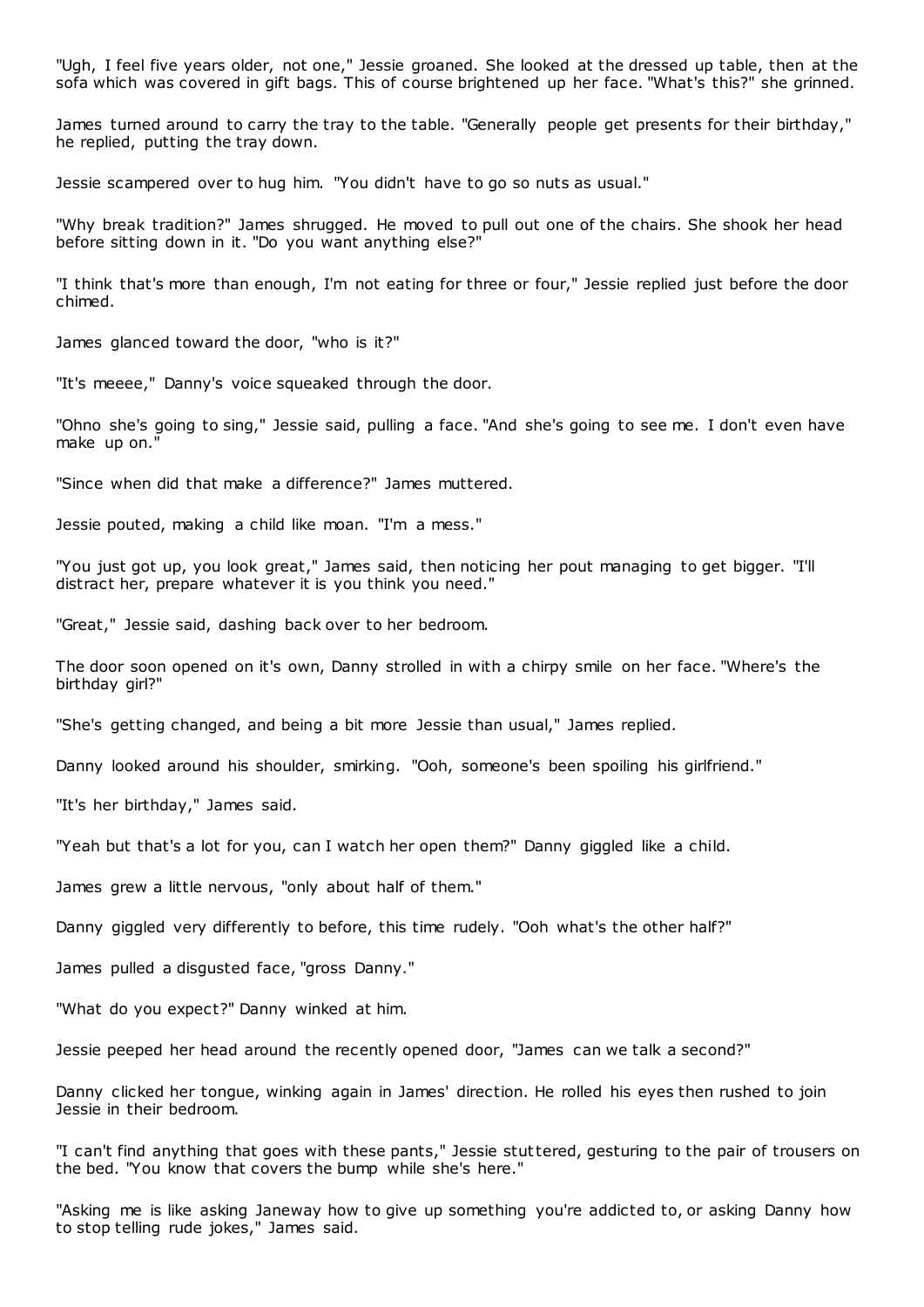"You dress ok, not great," Jessie commented awry.

"My point is I'm neither pregnant, or a woman who worries about tops that goes with the pants I'm wearing," James said. "Oh and thanks."

"Fine fine," Jessie sighed, pouting again.

"Well now that, that's cleared up, Danny wants to watch you open presents so I'll bring in a certain half here to cheer you up," James said. He quickly stepped back out.

"I knew that would work," Jessie smiled sneakily.

#### **The Conference Room:**

Everyone sat around the table listening to Chakotay giving a lecture. Most of them looked bored to tears, the ones who didn't probably had headphones on to distract them.

Kes leaned in close to Jessie. She protectively hid her stomach with the long sleek cardigan she wore, while looking suspiciously at a few people. "I have to put forward our appointment to ten hundred."

"I'm at the Stellar Cartography lab," Jessie whispered back.

"It won't take long," Kes sighed.

Tom chimed in to interrupt Chakotay, "I don't get this. I thought we were just dropping this guy off at his homeworld. I'm surprised he wants to leave considering what happened to the last guys we shipped home."

"His people are very, well ritualistic," Chakotay said. "They like to meet new races."

Kathryn sighed, "also they're interested in meeting the ones who did the ritual at H'Taria."

Jessie looked up, "huh, what are we talking about?"

Chakotay groaned into his hand, "oh god."

"The man who helped you with that ritual months ago, we've reached his homeworld," Kathryn said.

"Can you ask him not to tell his friends who did that ritual?" Jessie meekly questioned. "I'm not up to the hassle it'll cause."

"I suppose I can talk to him," Kathryn replied.

"It'll have to be soon, we've arranged a senior staff meeting with the leaders," Chakotay said. He glanced at Jessie with distaste, "uniforms people."

Jessie looked on in horror, "what, uniform? Can I take a rain check, I don't have a uniform as I'm relieved of duty."

"No," Chakotay groaned.

"Fine, but what is a rain check anyway?" Jessie said with a puzzled look on her face. "No you can't force me."

"She's right. She's moving jobs so she doesn't have to be in uniform. However as she did the ritual she'll still have to go," Kathryn said.

Jessie huffily pouted, "crap, it's always me."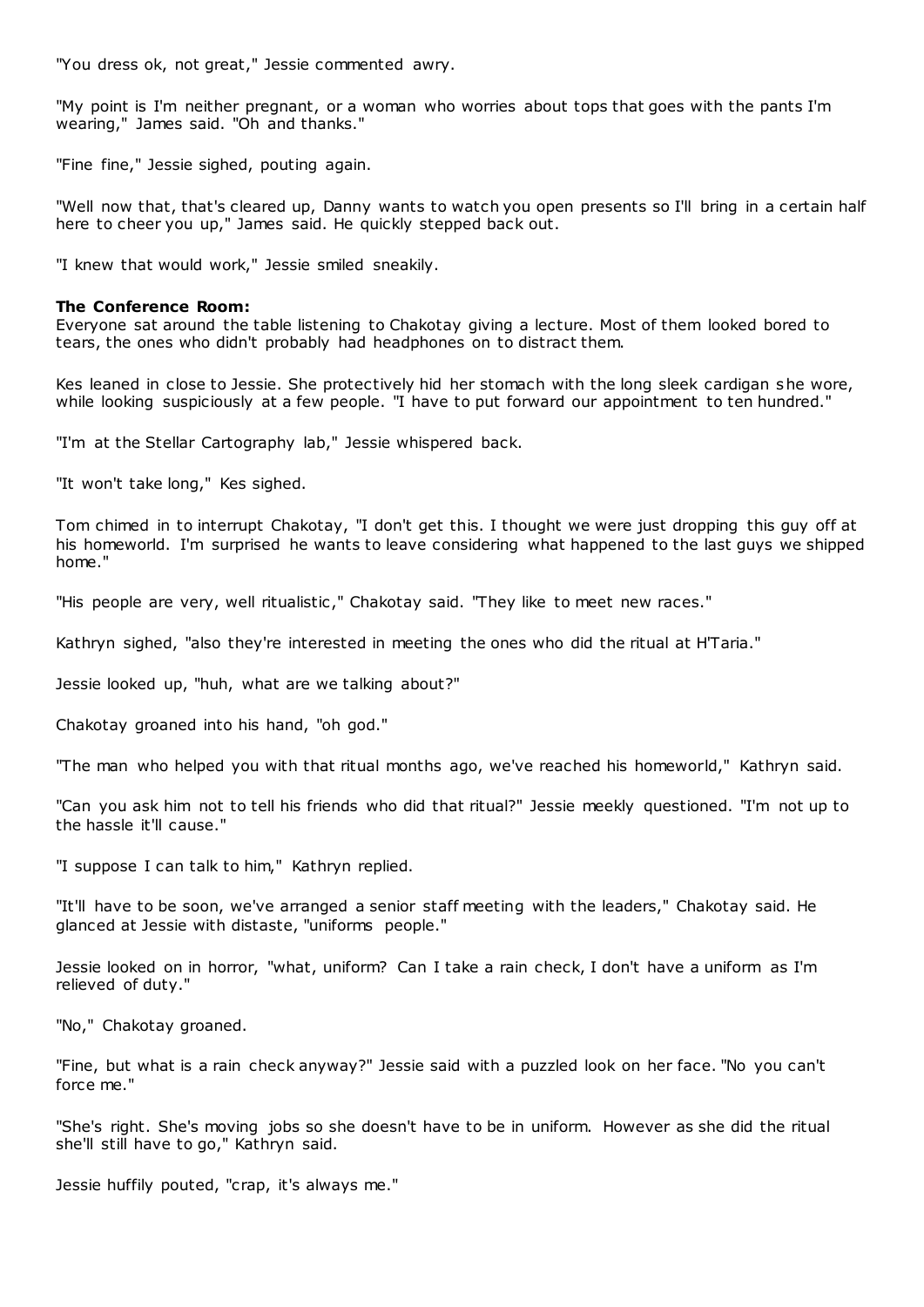"We may as well do some trading while we're here, there's been nothing since the necretive expanse," Neelix said.

"True and all our resources have been drained since the anomalies and our demon possession," Harry commented.

"Ok Neelix, Chakotay and Harry work on a list of what we need and what we have," Kathryn ordered.

"Ok, we need everything and we have nothing. That was easy," Chakotay muttered.

"Let's trade Neelix," Tom cheerfully said.

"What, why me?" Neelix stuttered.

"Four words; leola flavoured wholemeal bread," Tom commented.

#### **Later on the planet:**

Fourteen figures rematerialised outside a large silver sky scraper type building. Other buildings in the city surrounding it were built in similar styles. The team stood in probably the only bit of green in a several kilometre radius.

Kathryn and Thy stepped forward toward the welcome committee who waited two metres in front of the main entrance to the building. The leader spoke up, "Captain Janeway, may I be the first to welcome to you to our home world."

"Yes you may," Kathryn said. The rest of the team and the aliens stared blankly toward her, or just shook their heads in disgust. She meanwhile waited impatiently for a response. "God fine, don't!"

"You'll have to excuse her, she usually takes comments like that the wrong way," Chakotay uneasily said, stepping forward.

"Just what's the point of all of us being here exactly?" Craig asked.

"No reason, like there's no real reason to add Danny and Ian to the senior staff. I mean what on earth are they the senior of?" Harry whispered back. He glanced back while Tom tapped Craig's arm to distract him. Harry cringed as he caught the couple he mentioned mouth something suggestive to each other. "Besides grossing people out."

"Take note of that," Tom was busy saying to Craig. "Your first senior staff thing is a learning experience."

"Uh, I've been in it for months now. The only reason I haven't been to meetings is..." Craig stuttered.

The Doctor coughed into his hand, "bad continuity."

Tom looked around, "but Jessie's still here, quick blindfold them both." He pushed Craig so he was facing away from everyone else.

"Fool! You're using the episode Hunters as a basis," Chakotay grumbled.

Tom shrugged, "Jess, act like you're in Season One."

Jessie looked at him as if she only just started listening, "huh what?"

"No that's Season Three plus, you idiot," Tom muttered.

Jessie groaned and rolled her eyes. "Fine, I'll give you Season One!" She swung around to punch Tom hard in the jawbone, he of course collapsed to the ground. "Oh sorry, look what I did, exclamation mark, exclaimed."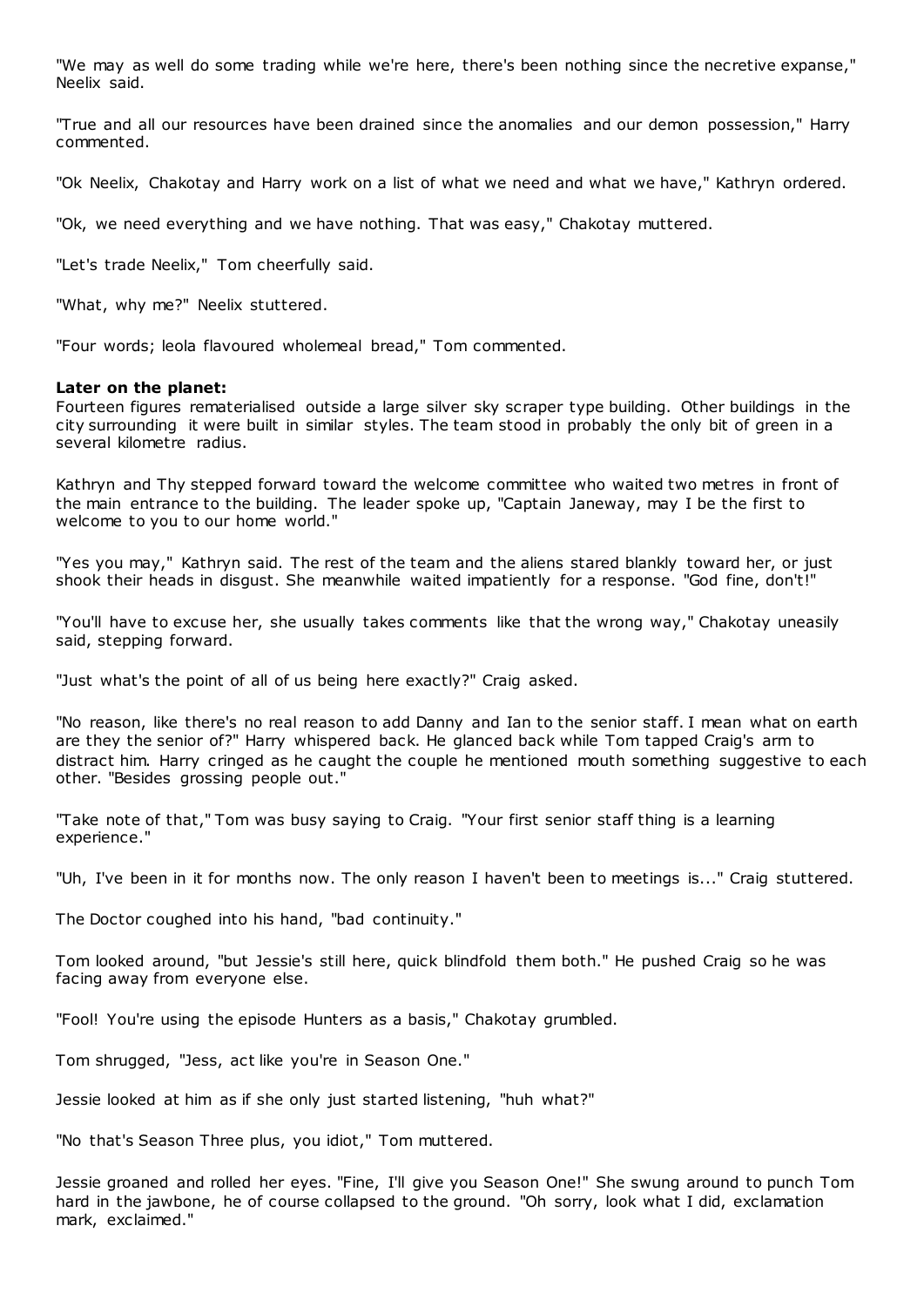"Which version of Season One was that, prequel or main?" Chakotay questioned.

"Meh it was a little of both," Jessie replied.

Harry frowned in confusion, "why do we care about crap that was in Hunters, even if it was a main season episode based after this? It's so bad everyone pretends it doesn't actually exist anyway. Who cares if Craig and Jessie, oh and James don't meet before then." Everyone but Craig and Jessie turned to glare at him, some shushed him. Craig seemed happy watching female passers by while Jessie went back to not caring or listening.

"Crap that was in Hunters? What's left of it after you remove it?" Kathryn asked.

By this time the aliens were staring at the team like they were mental patients. Thy looked embarrassed.

"I'm so glad I leave this season," Kes commented. Everyone moved their glares to her instead. "Ok ok, sheesh. It was the Doctor who mentioned Craig's lack of senior staff meetings, thus starting the Season One continuity talk." Once again the glares were shifted.

"My bad. Let's fix the Jessie and Craig are not supposed to really meet, or exchange names yet," the Doctor nervously said, nudging Jessie in the arm. By instinct she punched him in the face too, then got back to worrying. Of course the punch didn't effect him.

She turned to look at him, "what?"

"Can we fix the stupid continuity error and move on?" the Doctor said.

Thy whispered to his fellow aliens, "I swear, I never met most of these people before now."

"What are you talking about, I've barely been listening?" Jessie huffed.

The Doctor glanced at Craig who had swung his pad out to make notes on the girls he was seeing. "Ok, who's Craig?"

Jessie shrugged, "I don't know, who is Craig?"

"See, all that fuss and she's not even listening," Tom said. "Craig's eyeing the girls, James is quiet for once. Good going doc ."

"Speaking of James, wasn't he in the same team as him in the previous episode?" Harry questioned.

"Oh come on, he didn't know exactly who he was. No first names were exchanged, it's good," Tom replied.

"Huh, where is James anyway?" Kathryn asked, looking at each member of her team. "I'm sure he wasn't even at the meeting either."

"Oh, last time I called him he sounded like he was in a battle or something. I heard something break," Tom replied.

Kathryn groaned, "ugh what now?"

# **Meanwhile on Voyager:**

James stood in the epicenter of a desk building malfunction in the Security Office. Pieces were scattered everywhere. Two Security crewmen stood by the door, I'd say out of harm's way but we all know that'd be a lie.

"Why didn't that desk package come with instructions?"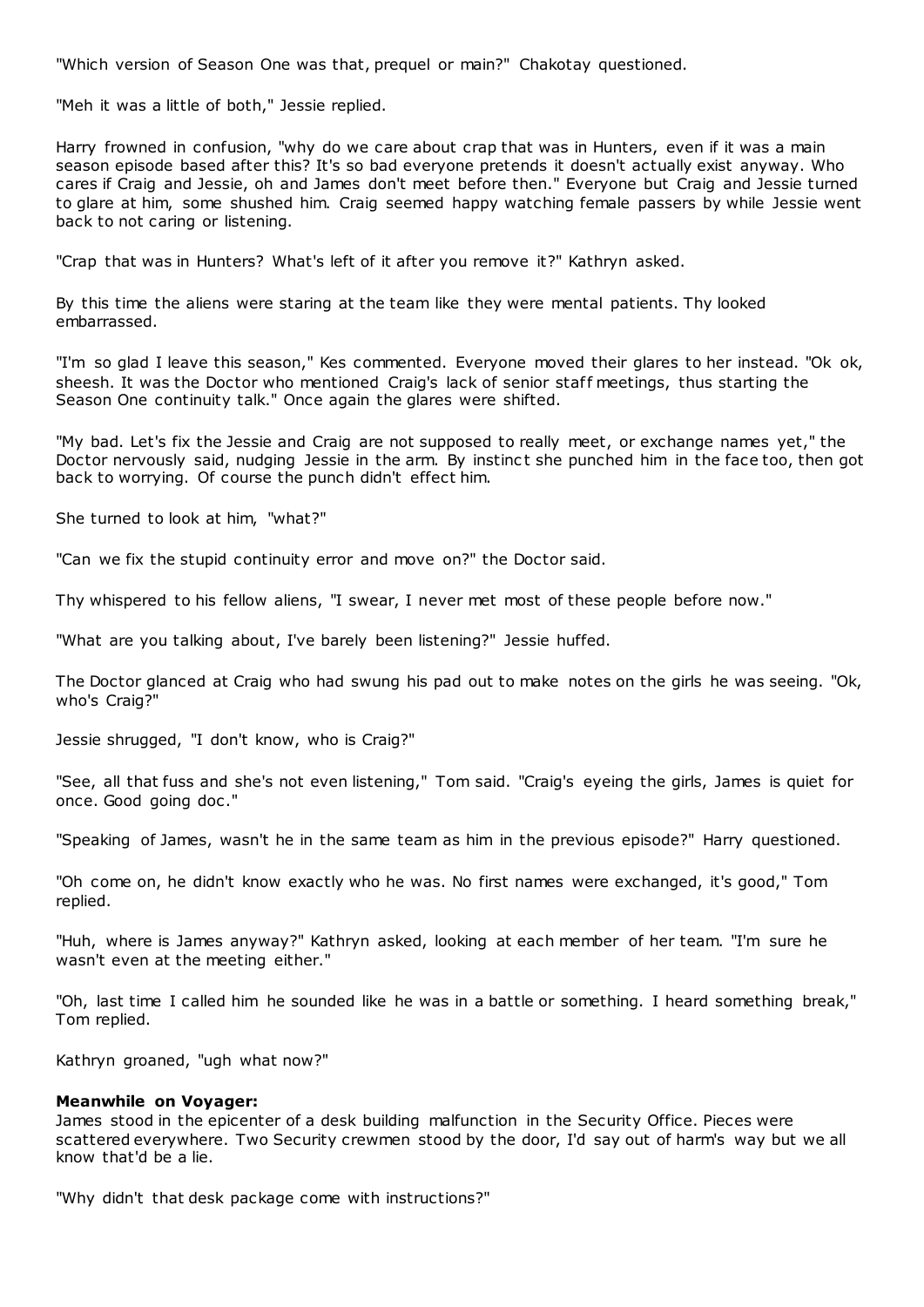One of the crewmen pressed the delete button on the padd he had behind his back, then smiled at his companion. "Dunno."

"Tell me the cargo bay replicators are back online," James groaned to himself. He lightly, at least for him kicked one of the larger pieces. "What do you two want?"

"Tuvok wants you to go to Deck Thirteen, some odd intruder," one guy replied.

James turned around to look at them, eyebrow raised in suspicion. "Then why didn't he tell me himself, how come no alarm is going off?"

"He's er, really mad at you," guy one nervously replied.

"Well if that's true tell him that I don't take orders from any old Security guy or girl. Oh and join the club," James said. "Oh, and I did it."

"Did what?" guy two asked.

James picked up the larger pieces, then smiled at them. "Oh I don't know exactly yet." The two widened their eyes and ran out.

#### **The planet:**

Thy turned around just as the leader decided to speak up. "First order of business. Your ship and crew are allowed to rest here for as long as necessary. I hear you've endured a lot of hardships in the past few weeks."

"Should we tell them about Borg space?" one alien asked quietly.

"I dunno, it's a few months away yet," another whispered.

"Hardships, that'll explain why they're so nuts," another one whispered.

Kathryn mouthed in his direction, "I heard that." The man cowered.

"Uh yes we have, thank you," Chakotay said.

"Now we'd love to meet the two people who helped with the ritual two of your months ago," the leader said.

"I'm afraid one hasn't turned up," Kathryn said, beckoning her head toward Jessie. "You don't mind if we have a look around while you talk or whatever with her?"

"No, you are our guests," the leader smiled.

"Great," Kathryn sighed.

Everyone but Craig and Jessie dashed off. He stepped forward to greet or attack a couple of girls. "What are you doing later girls?" They looked at him in disgust, then glanced away from him swooning a little. Of course it wasn't because of Craig, they ran over to an alien man they had just spotted. "Ok maybe another time," Craig pouted. As he turned to walk away he failed to notice the girls immediately start cat fighting just as they got to him.

The welcome committee swarmed around Jessie before she knew what was happening. "So how's the baby?" one asked.

"We've got a little gathering planned for you and your partner later," another said.

"Are you busy later?" the leader asked.

Jessie's eyes widened, and she backed off a little. "Um it's my birthday today so yes."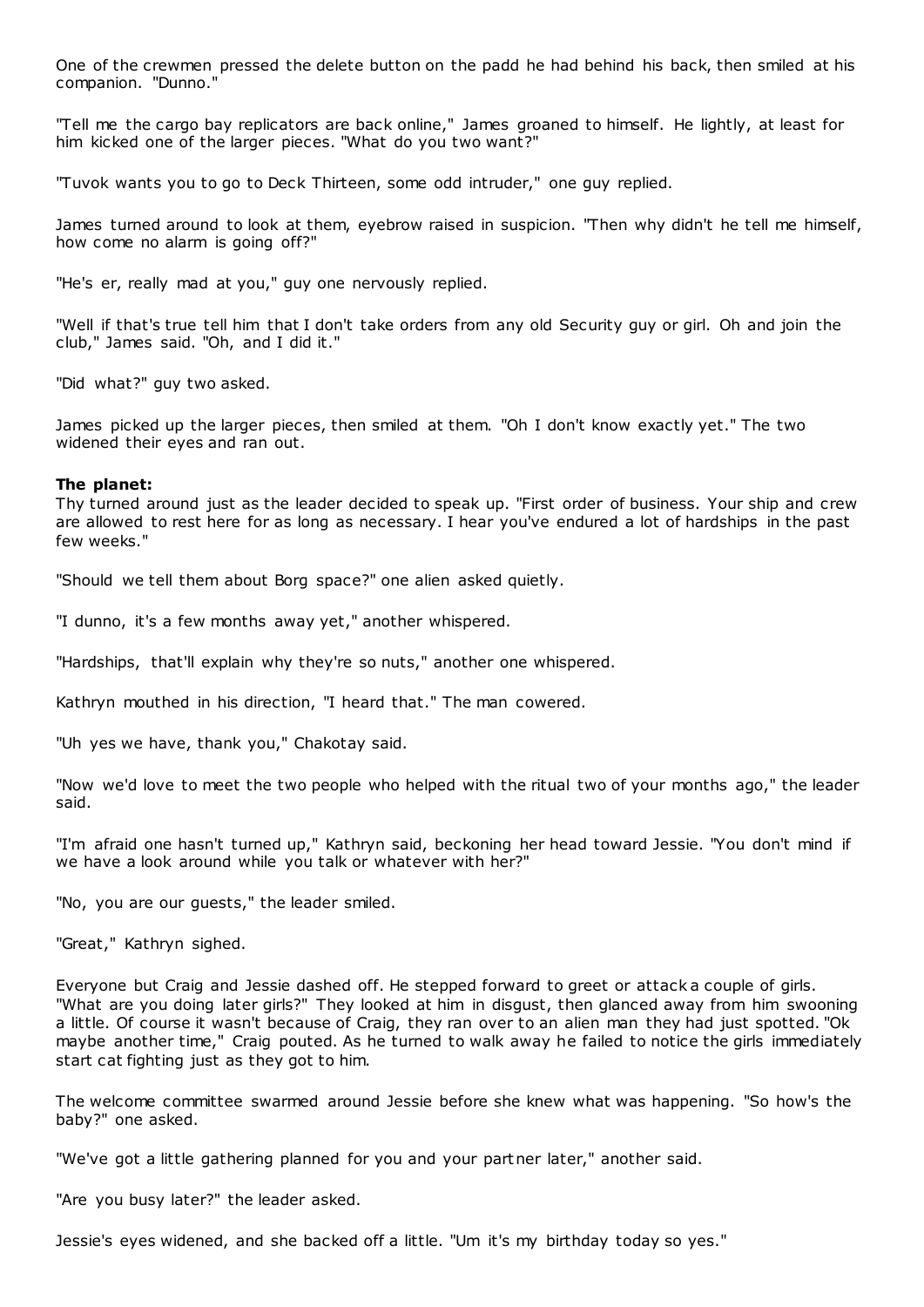"Oh really, wonderful. You look very young, which is it, sixteen, eighteen?" one stuttered.

"Why is your other half not here, I hope he's ok," another said.

"Yeah why don't I check on that," Jessie stuttered, clutching herself protectively. "Voyager, beam me up please, now!" Moments later she dematerialised.

The aliens looked at each other in disappointment. "Did we say something wrong?" one asked.

#### **The Security Office:**

Jessie ran in frantically, she looked around the room. James spotted her just as she dashed over to sit on the floor, right behind the biggest chair. James dropped the piece of desk he seemed to be folding, then headed over to her.

"Jess, why are you hiding?"

"Too many people," Jessie replied. "Why is it when I was a kid nobody ever liked me and stuff, and now when I wanna be alone they're everywhere. Swarming around me, liking me."

James leaned on the back of the chair, he knelt on it. "Do you want me to leave you alone?"

Jessie tilted her head back slightly to look up at him, smiling weakly. "All I heard was 'do you want me'. Why weren't you at the meeting or on the planet?"

James shifted his eyes side to side. "Um, meeting, planet?" He took out a packet of crisps from behind him, then offered her it. "Crisps?"

"How come no one told you?" Jessie questioned.

"Hmm if it was today then it probably got swapped for the 'Tuvok wants you to break into someone's quarters cos of domestic violence' task," James replied. Jessie moved onto her knees and turned around, then looked back up at him. "I didn't believe it as the whole of Security mess with me on a minutely basis, and well..."

"It was true after all?" she said.

"I felt bad so I checked it out anyway. I heard swearing and yelling, so I broke the door down," James said, cringing at the last part.

Jessie did the same as she slowly stood up. "Oh god, what was it?"

"Let's just say it was the hairiest ass I'm hopefully ever going to see," James replied.

Jessie widened her eyes, but tried not to laugh. "Yelling and swearing, butt? How much of the woman did you see?"

"I told you, ass," James pulled a face.

"Eew," Jessie muttered. "Was the guy at least 'pretty'?"

James laughed a little, "luckily he covered himself in time." He frowned, "with the girl's underwear I think."

Jessie giggled, "I'll not ask what kind. Look I wanna know what you're going to do, birthday related. I just don't want people to see me, you know."

James moved off the chair to turn it around, "well I'll have to delete the people."

"Oh holodeck, where are we going?" Jessie asked sweetly as she sat on the chair.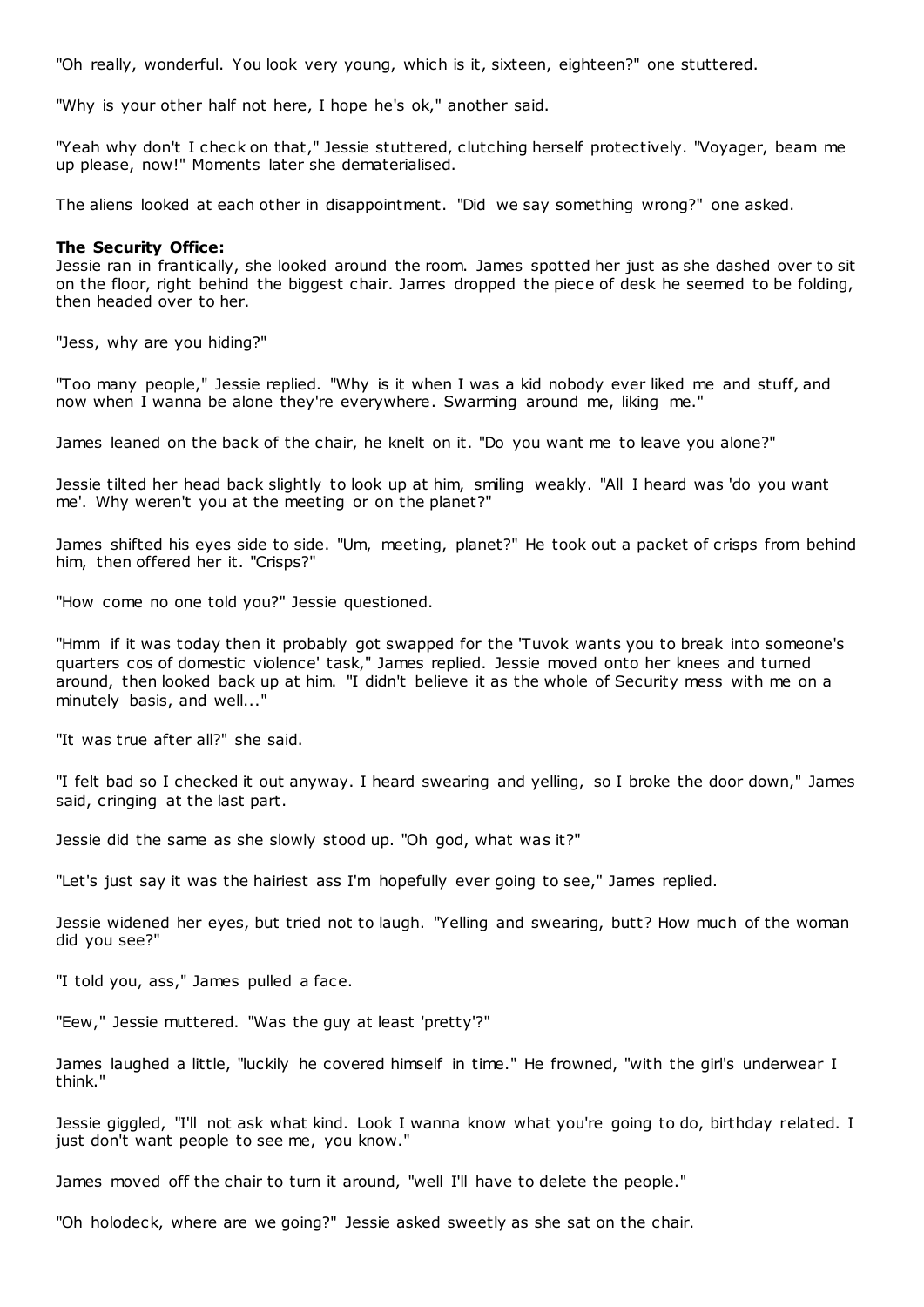"I've already said enough," James replied.

"Fine," Jessie pouted her lips. "By the way thank you for the five years worth of birthday presents. Do I have time to open the rest before, or do I have to wait until after duty and our trip?"

"If I were you I'd save most for later, besides..." James meekly replied. He took a little gift bag from the shelf on the wall, and handed it to her.

"Oh James, you didn't have to." Jessie shook her head. "I thought you were just going to get me clothes I can wear while pregnant."

"Yeah but it's no fun if you know what you're getting," James said. "You needed something you could keep after all that."

"Well then you still shouldn't have gone nuts with the first lot," Jessie pretended to scold.

"Ok, I'll put this back then," James smirked, pulling the present bac k. She kept a tight hold of it.

"That's ok, since you're not a fan of Christmas it's ok." She opened the bag, and took a small present out. James knelt down in front of her, watching intently. "What?"

"This is my Christmas, maybe we should get some kind of tree," he said.

Jessie glanced toward the table pieces, "as long as it's ready made." She turned back to him, "you should have told me that I had to get you presents too."

"That's why I don't get Christmas. You don't get presents yourself on someone's elses birthday," James muttered.

"Well the baby's due in January, so next year you'll have to change your tune," Jessie smirked.

James pouted, "fine, but no Santa."

"Why not? Don't you want to dress up as him?" Jessie laughed.

"Eugh no," James shuddered. "I don't like the idea of lying to our child about some fat guy who would implode if he rode that sleigh in space. How would he get to the Delta Quadrant in time anyway, Janeway would just steal his sleigh and use it to get home."

"They've updated it you know," Jessie said.

"Uh huh, don't forget your present," James muttered.

Jessie nodded her head, "how is this your Christmas then?"

"Simple, the birth of somebody special I believe in," James shyly mumbled. She reached to take a hold of his hand with her spare one. "That was stupid, sorry."

"No you're sweet. I'm like that with your birthday, just not as imaginative with presents. Ok here I go," she said while opening the present. "Aaaw thank you," she leaned forward, so did he and they met halfway to kiss.

Kathryn marched in looking straight ahead so she didn't see them. "Those aliens are such b\*\*\*ards. All they do is silently judge you and talk about it with friends, when they think you're not around." James and Jessie by this time had separated quickly, and turned to look at her. "First they think there's too many seniors, we're crazy, unprofessional and a seventeen year old shouldn't be in it, and their..."

"Which seventeen year old? Wait you didn't bring one of the students in as a senior officer, did you?" James commented.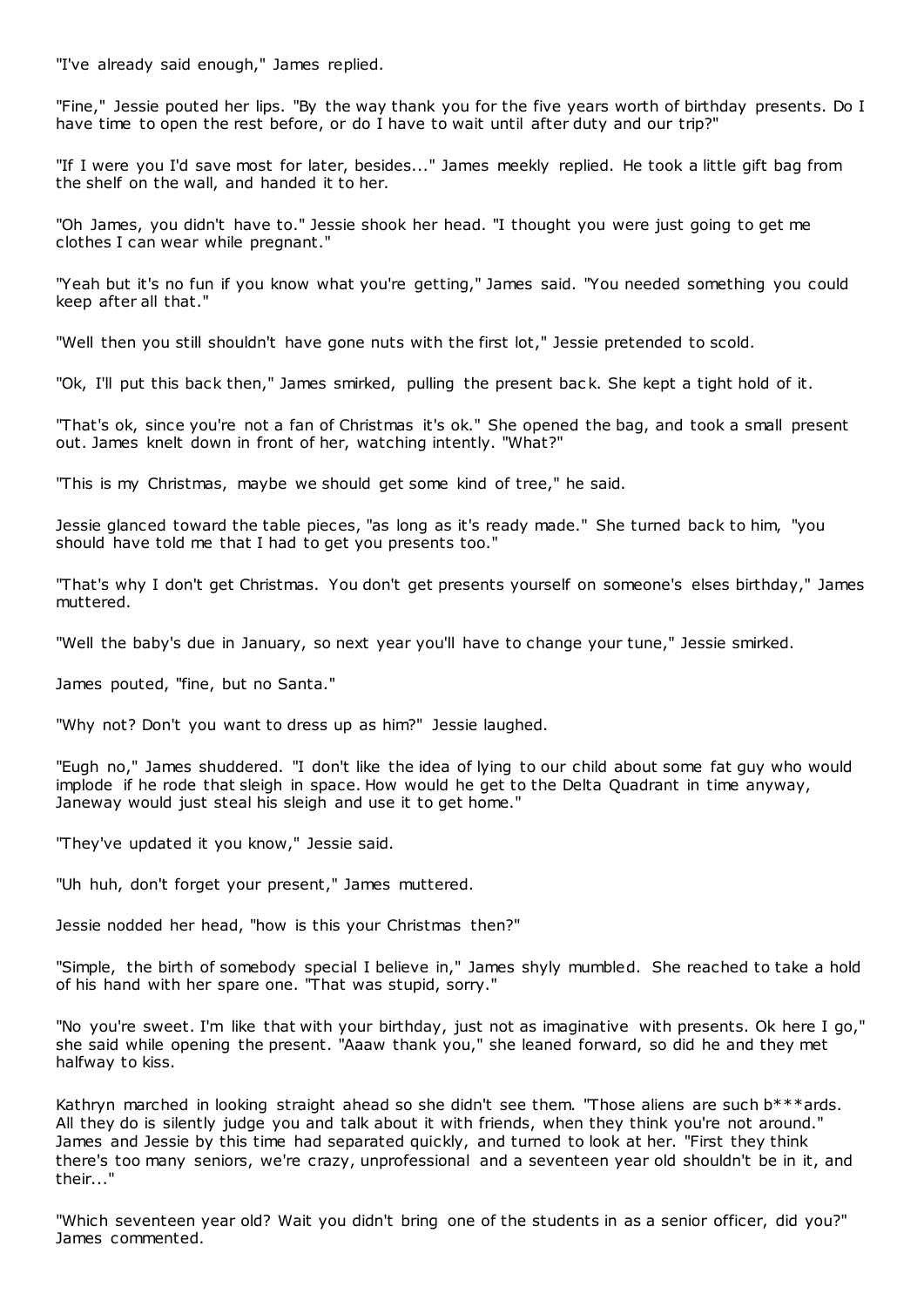"Wasn't me, and that wouldn't hell surprise me. I mean what does Neelix do now that the expanse thing is behind us, and there's Ian. We only need one Engineering person," Kathryn grumbled.

"What about me and James? My station was Engineering," Jessie questioned. "Plus you already had Tuvok for Security."

"Pfft Tuvok dumped Security on James, fact. He's just Tactical," Kathryn grumbled. "Wait, I had three Engineering people in my Senior Staff? No wonder they make fun of us." She stepped on a desk piece. "What the?"

"Oh um, that's my new desk," James meekly said.

Kathryn glanced down at the piece she stood on, then the rest of it. "For god's sake James, I know a lot of people are being jerks to you but don't take it out on the furniture."

Jessie laughed, James didn't look amused though. "Actually I don't have instructions, the cargo bay replicators are down and..."

"No they're not, they've been used non stop to fix the mess those idiot demons made. I'm telling you, I didn't shoot nearly enough of them," Kathryn said.

James groaned while staring up at the ceiling, "ugh must hold back, just one more day, just one more day."

"One more day?" Jessie looked puzzled.

"Last day of punishment duty, unless I screw up yet again," James replied. He looked back at Kathryn, "right, my recent stuff didn't extend it?"

"No you're good," Kathryn sighed.

"But you'll just end up on the bridge, I'd better cancel my work trials," Jessie said.

"What was I thinking when I assigned both of you to the same station, same shifts?" Kathryn muttered to herself.

James moved his glance to Jessie. "I asked to do this instead, but Janeway has to do something first."

Kathryn smiled sneakily, "put every person who's given him trouble double cleaning shifts, done already."

"So why do you have to hold back?" Jessie questioned.

"I'd feel like I earned the job I suppose," James replied.

"Does either of you know why I came in here?" Kathryn asked, glancing around. Jessie shook her head. "Oh tomorrow Jessie, have you chosen your job?"

She widened her eyes, "two weeks are up already?"

"Reynolds told me you did well in the new counselling office. No one else is good enough, and she can't handle it solo," Kathryn said.

"Wouldn't it be easier to cut out the middle thing and just hire me as an assassin?" Jessie mumbled.

"Jessie the guy was taken over by a demon," James said.

"There's no proof of that, his ex and kids were dead," Jessie mumbled.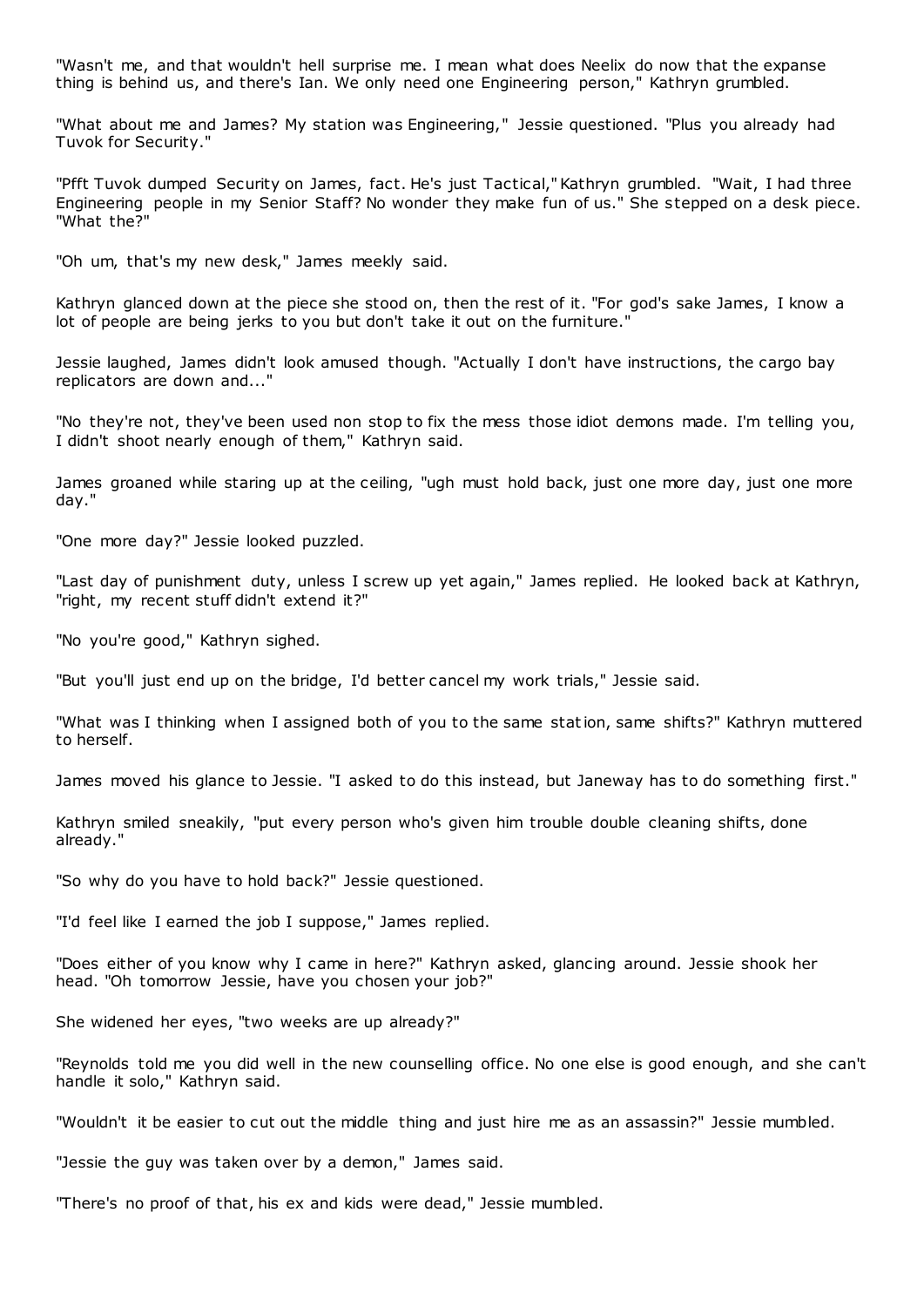"Sorry Jessie but you'll have your old job back if you don't find anything," Kathryn said in Jessie's direction. She glanced in James', "and for god's sake James, I won't punish you if you stick up for yourself against these whiners. Heck if you hit them I'll just say I was a witness to you not doing it."

"That's ok, I'd rather do it right," James mumbled.

"Suit yourself, just remember threats in a jokey way can't be considered real. Oh and you're allowed to yell when this stuff happens," Kathryn muttered, walking back out.

# **Transporter Room**:

Neelix and an alien man dematerialised on the pad. "Thank you Sally," he smiled at the transporter girl.

She smiled and blushed as the alien smiled at her.

"Now you'll have to excuse the mess, we're still repairing," Neelix said, leading the alien man out of the transporter room. The girl stared after him.

# **The Bridge:**

The turbolift doors opened, Neelix and the alien man stepped out of it. Only Chakotay and Harry occupied the bridge, with the exception of the unknown people. Neelix guided his guest to Chakotay , he quickly turned to an unknown to pretend to look busy.

"Looks like we've picked a bad time," Neelix said cheerfully.

The man looked disappointed, looking around like all he wanted was to be rid of Neelix. Right on cue Kathryn charged out of the Ready Room, the entire room froze as a result.

"Who... put decaf..." she slowly growled. Then she raised broken cup pieces, "in the real coffee ingredients!"

Chakotay's eyes shifted nervously, "I'm so glad I only suggested it, and never actually did it." The unknown quickly backed away, in fear of getting caught up in a Janeway fury shockwave once she discovered it was him.

"Where's Tuvok? I demand an investigation right away!" Kathryn snarled, making her way further onto the bridge.

"It's hardly a Security matter," Chakotay commented, immediately regretting it.

Kathryn death glared him, he still was affected by it even with his back turned. "You, you're just..." she muttered, making her way toward him. Instead the alien guy caught her eye, her facial expression changed completely. "Oh we haven't been introduced."

"Uh," he muttered.

She held out her hand, smiling sweetly. "Hi, I'm Captain Janeway but you can call me Kathryn."

Chakotay frowned, daring to look at her. "Kathryn?"

Neelix however didn't notice this odd exchange. "Ah Captain, this is Herk, he is in charge of trade negotiations for his area."

"That's an interesting name, where did you get it?" Kathryn asked, fiddling with her commbadge. Chakotay looked on, jealous.

"She only does that for me," he whimpered quietly.

"Really I've never seen her do that, ever," the unknown nearby commented. Chakotay glared her away.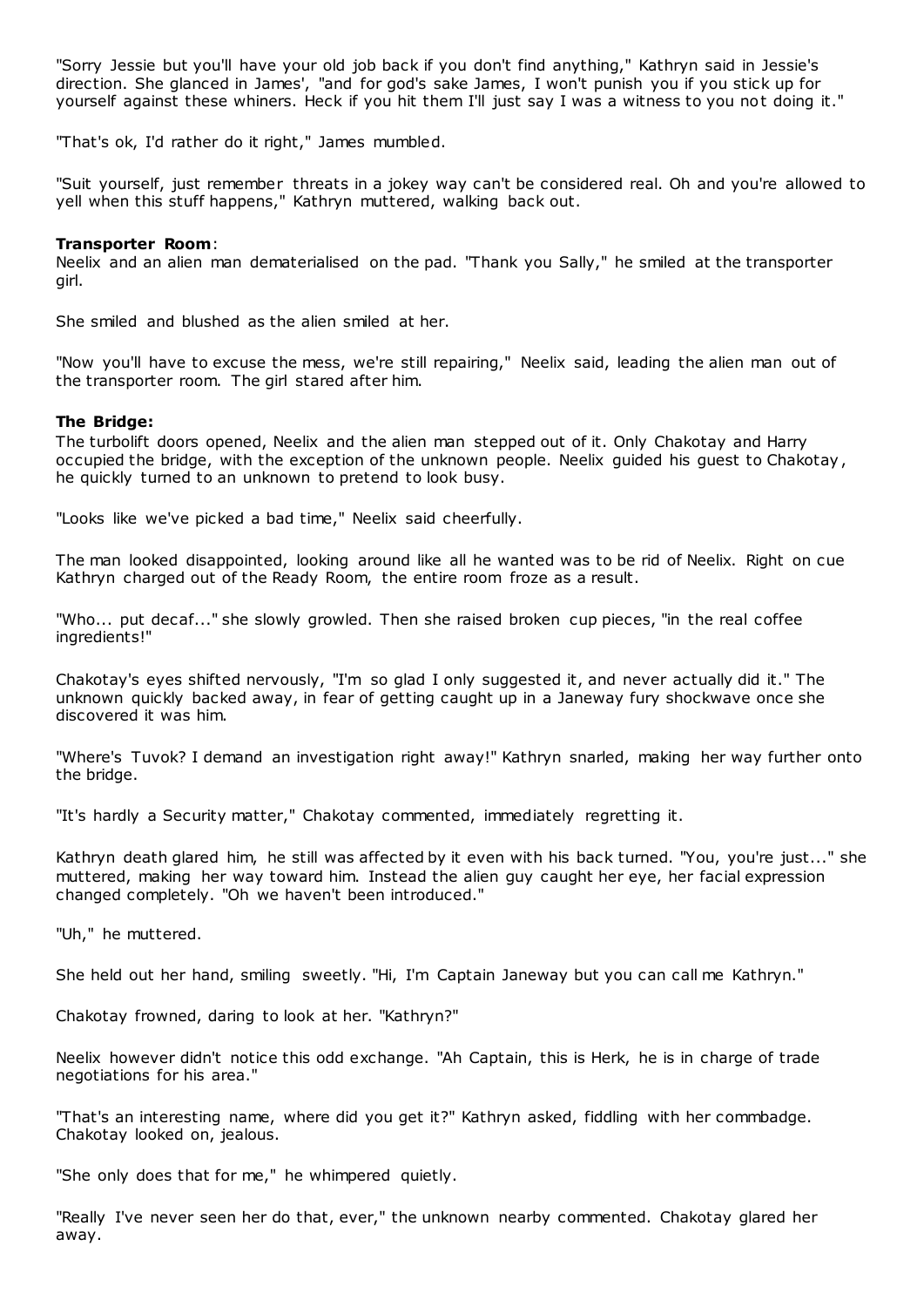"Um my father, it's a family name," the alien replied.

"How nice," Kathryn purred.

"I was just showing him around Captain, giving him the tour," Neelix said.

Kathryn nodded in agreement. "Excellent Neelix, perhaps I should take over." She attached herself to Herk's arm, he looked uncomfortable. "I am the Captain after all, and I can add one more place to the official tour that we only show special guests."

"Oh, where's that? Deck Thirteen?" Neelix questioned, looking confused.

Kathryn glared briefly, slapping her disobedient Talaxian. He shuffled away rubbing his face. "No, my quarters."

Chakotay felt the need to butt in, he stood in front of them and pulled Kathryn away from Herk. "Neelix, continue his tour. The Captain and I need to have a word."

"You're not the boss of me, Commander," she snarled, giving him the evil eye.

"Yes sir," Neelix stuttered, his eyes wide in slight panic . He lead Herk away, who didn't mind him as much now after that ordeal. "I'm sorry, she's never done that before. You don't perhaps have coffee supplies or something.." The two disappeared into the turbolift again.

Chakotay gently pulled Kathryn closer to the Ready Room, she pulled her arm away, sighing like a huffy teenager. "What was that?"

"What, he was very manly and smart," Kathryn replied. She frowned at him, "maybe you could learn from him."

"I know what this is, it's the pregnancy hormones. The Doctor warned me," Chakotay said.

"How come whenever I do anything you don't approve of you think it's cos of the pregnancy?" Kathryn grumbled.

"I don't, if I did I'd be suggesting that you're always hormonal even before getting pregnant," Chakotay said.

"And you wonder why I'm interested in Hek," Kathryn said.

Chakotay groaned into his hand, "it's Herk, you should know that if you love this guy so much."

Kathryn gasped, her eyes widened and she grinned at him. "Love, that must be it." She pushed him roughly out of her way, heading for the turbolift. "I love Pek!" Tom entered via the turbolift she was going toward, he stood there looking bemused and waited until she had gone.

"Did she just say she loves pecks?" he questioned.

"I don't know which one's better," Chakotay sighed in response.

"I'd go with pecks," Harry commented. Everyone stared blankly at him.

# **Deck Nine:**

Security Team One stood around the corridors, most probably skiving. A group of the aliens arrived on the scene from around the corner. "Excuse me," one chirpily said.

Thompson pulled a face, "crap work." He pushed Sid forward, then pretended to work at one of those wall stations.

"Er hi, what's up?" he asked.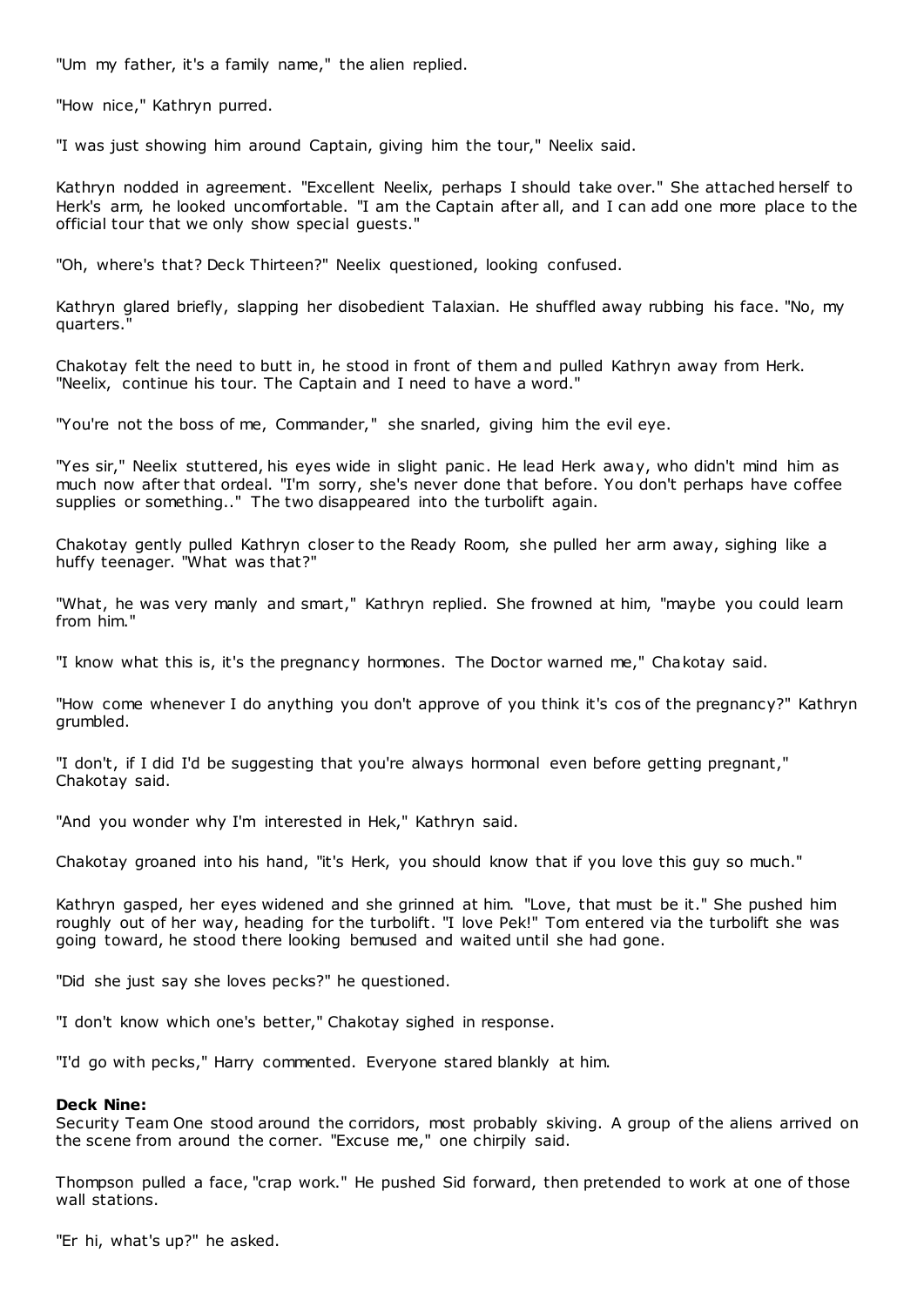"We're looking for a James Taylor and or a Jessie Rex," the first alien said.

"What for?" Foster questioned uneasily.

"Oh we'd like to talk to them," the alien replied.

Sid's face lit up, "oh he's just in the Security Office, you're on the right deck, just keep to your left, you'll see it." Foster and Thompson stared at him in pure horror.

"What are you doing!?" Foster hissed.

"What?" Sid innocently shrugged.

The aliens nodded at the group, appreciating the help. They continued down the corridor.

"He's going to kill us, you heard what he did to that gunman," Thompson muttered.

"I know, maybe if we run now we'll get at least a minute head start," Foster commented. He looked toward Thompson, but he wasn't where he was before. He and Sid glanced around to see where he'd gone, but he was nowhere to be seen. "Damn you Thompson." Foster rushed away in the opposite direction to the aliens, while Sid waited patiently for something to happen to him.

The aliens wandered into the Security Office to find James sitting on the sofa, muttering angrily to a disobedient computer. "I don't care what you say, that is not my complaint reports."

"Please specify type of death," the computer responded.

"What the fu..." James muttered, then he noticed the aliens. "Um, can I help you?"

The aliens quickly surrounded him, taking him by surprise. "We're friends of Thy's. We were most impressed by what you did."

"Yes yes very impressed," another alien spoke.

"We've heard a lot of rumours about you," the third said.

James raised an eyebrow as he looked up at each of them. "So what else is new ? Impressed with what exactly." He groaned, looking towards the window. "Oh I see, the Security guys have put you guys up to this, haven't they?"

"No, we wanted to meet you," second alien said.

"That's great and all but..." James muttered.

The third alien interrupted him. "Is it true that you're different than the other humans? Do you get treated any differently to the others?"

"God, yes and yes, now can I get back to work?" James groaned.

"I see, now it must really effect Miss Jessie, your work I mean. Your kind usually die young, not humans in general. I mean," the second stuttered.

"I know what you mean," James said. "I don't want to talk about that with you."

"What do you mean?" the first one asked.

"Oh you're listening to me now," James said with a sigh. He stood up, "I don't know what this is, but you've got to stop it now. It's creeping me out."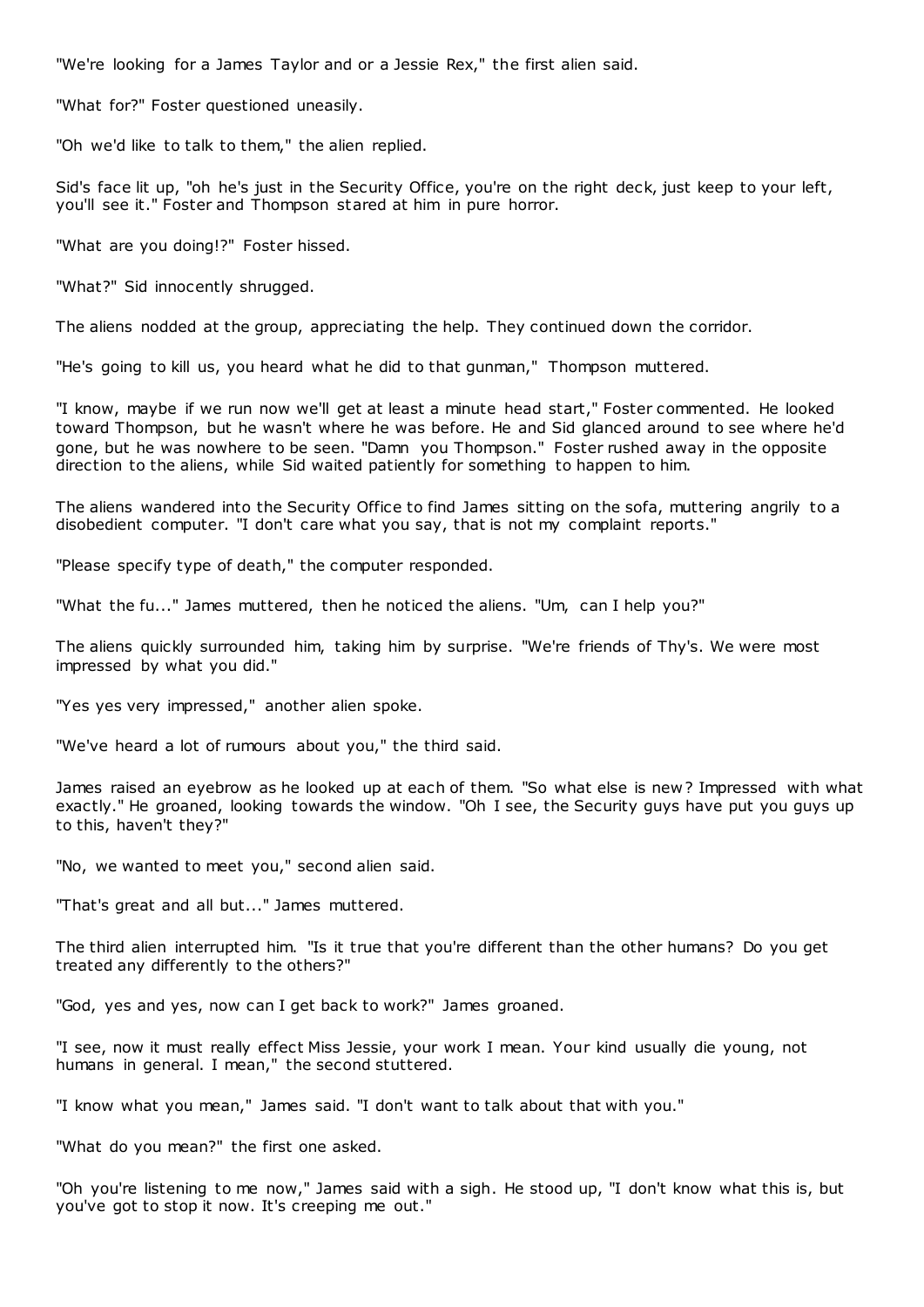"But..." all three spoke at the same time.

James raised both hands as a sign of protest, "no damn it, I've got about twenty complaints to file even though 80% are jibes about me. Plus I've got a meeting very soon about that very issue you mentioned. I'd appreciate it if you took your bizarre fanboy questions elsewhere."

"Which issue, the die or complaint issue?" the third questioned with a frown. "I don't understand."

The door opened to reveal Jessie, she stepped inside. She noticed the aliens, they noticed her before she had a chance to leave again. "Crap again."

"A bit of both, now can you go?" James muttered in response to the third's question.

Two of the aliens rushed over to Jessie, she quickly dashed to another part of the room to escape them. "No it's ok, we're not going to do anything, we just want to ask questions."

"Well I want a hot bath and some quiet time, but you don't see me chasing them," Jessie muttered. She made it over to James, eying the last alien with distaste. "Now you know what I meant earlier."

"Now I do yeah," James said, narrowing his eyes at the aliens. "So do you guys have better things to do than crowd and harass a pregnant girl? I'm guessing that's a normal thing to do in your culture."

"That wasn't our intention, we just..." alien one said.

"Well that kind of behaviour would normally lead to you being locked in the brig, or warned off," James said. "However giving the circumstances I'll just jump straight to throwing you off the ship, literally."

The aliens widened their eyes, in a flash they were gone from the office. Jessie sighed in relief. "They'll be back. What did you want to talk about?"

"Well I was trying to think of another more personal gift I could get you for your birthday," James replied.

Jessie shook her head, "no, no no. I appreciate what you've given me so far and I haven't even opened them all yet. I don't want you to give me anymore."

"Just one more, please," James smiled nervously.

"No," Jessie replied, twitching slightly. "I don't even wanna know what it is."

"Uh huh," James said, raising an eyebrow.

"I don't," Jessie quietly said to herself. She sighed, "what is it?"

"I've been thinking about it since the incident with the rifts, and it kinda makes sense. I want your opinion on it first," James said.

"Um, you want my opinion before you give it to me? That's strange," Jessie muttered.

"Not really. It's just I've put you through a lot in the last couple of months, it's usually cos I've stupidly jumped straight into dangerous situations," James said.

Jessie shrugged, "no argument here, for once. What's this got to do with a present?"

"The point is I'm nowhere near mature enough to handle being a Slayer, a dad, committed boyfriend and keep this job. I'll get caught up in the stuff originally because of the job, and then decide that it's something I have to solve myself," James said. "Maybe when I'm older, hopefully a lot better I'll be able to handle all those things, but right now I've got to concentrate on the two most important ones."

"What are you saying?" Jessie frowned.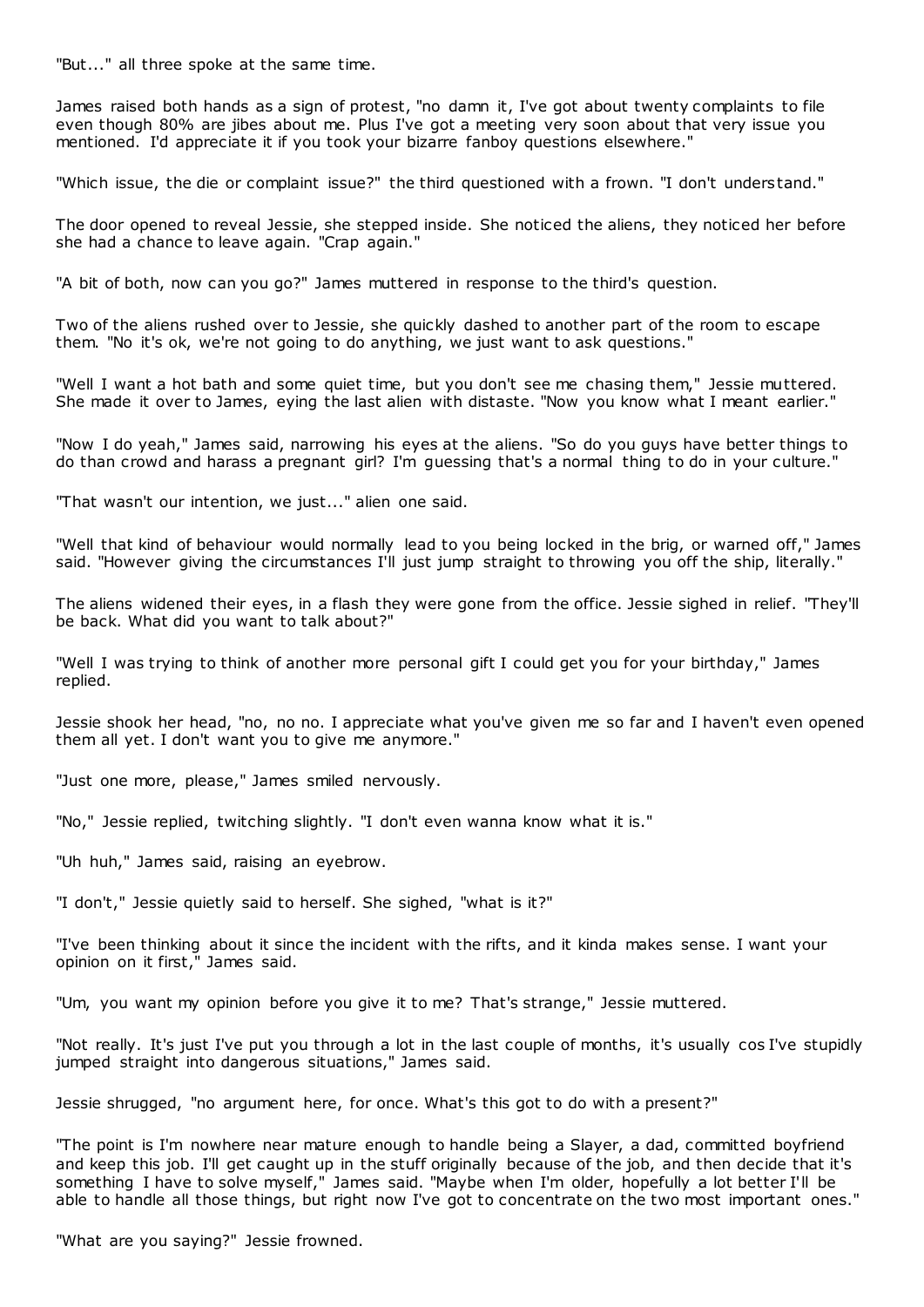"I'll quit Jess, for you," James said. "Both of them, the job and the Slayer thing."

Jessie stared at him like she was in a daze for a short while. "Are you serious? I thought you loved that job and Slaying isn't something you can give up."

"Not completely no. Obviously if vampires appear I'll have to take care of it, but the other stuff the crew shouldn't need me," James muttered. "Besides the job just keeps me in the know of all the dangerous stuff, and I don't want to be putting you through that grief anymore. I'll do emergencies I can take care of only, everything else someone else can deal with it for a change."

Jessie smiled at him, "you'd do that for me? And you say you're not mature enough."

"Um I'm James remember, you know that right?" James said.

Jessie shook her head, smirking slightly. "I know you'll never be fully mature, you'd be dull if you were. You said you're not mature enough to handle them all, like you can't control yourself when it comes to situations."

"Um that's true, there's no doubt about that part," James said.

"Yeah but you've just proved that you can do it," Jessie said.

"Not really, I could be just saying it," James said, shrugging his shoulders.

"True, but I can tell that you mean it," Jessie said.

"Then why ask if I was serious, and stuff?" James asked.

Jessie glanced to the side, raising one of her shoulders a little. Her head turned back, tilting more to the side of the raised shoulder. "I wasn't expecting it. What will you do instead? Also does that training you do in the Holodeck count as quitting or not?"

"No if I put the safeties on," James replied.

Jessie passed him her own death glare, "you don't put the safeties on? I thought we cleared that little issue up."

James cowered slightly at her glare, his eyes were wider than usual. "Of course I put the safeties on, it was just a reply that didn't imply anything."

"Why don't I believe you?" Jessie muttered, raising an eyebrow suspiciously.

"Um as for the job, if you're not keeping that job of yours, I'll do it," James said.

"I doubt I'll find anything else anyway," Jessie sighed.

"Then Engineering, I've already got an appointment with Janeway to discuss my options which are lacking," James said. "The point is I'll do this, for you and our kid."

"Do you think you'll ever go back to Security?" Jessie asked.

James shrugged, "probably, I just need to slip up and I'll be back there involuntarily. Maybe Janeway will be smart this time and punish me properly."

"What about voluntarily?" Jessie questioned with a slight smirk on her lips.

"I doubt it, the only way I would join again is if I could handle myself better. I don't know," James replied. "As for the Slaying thing, all I can do there is hope that I don't need to do it for a long time."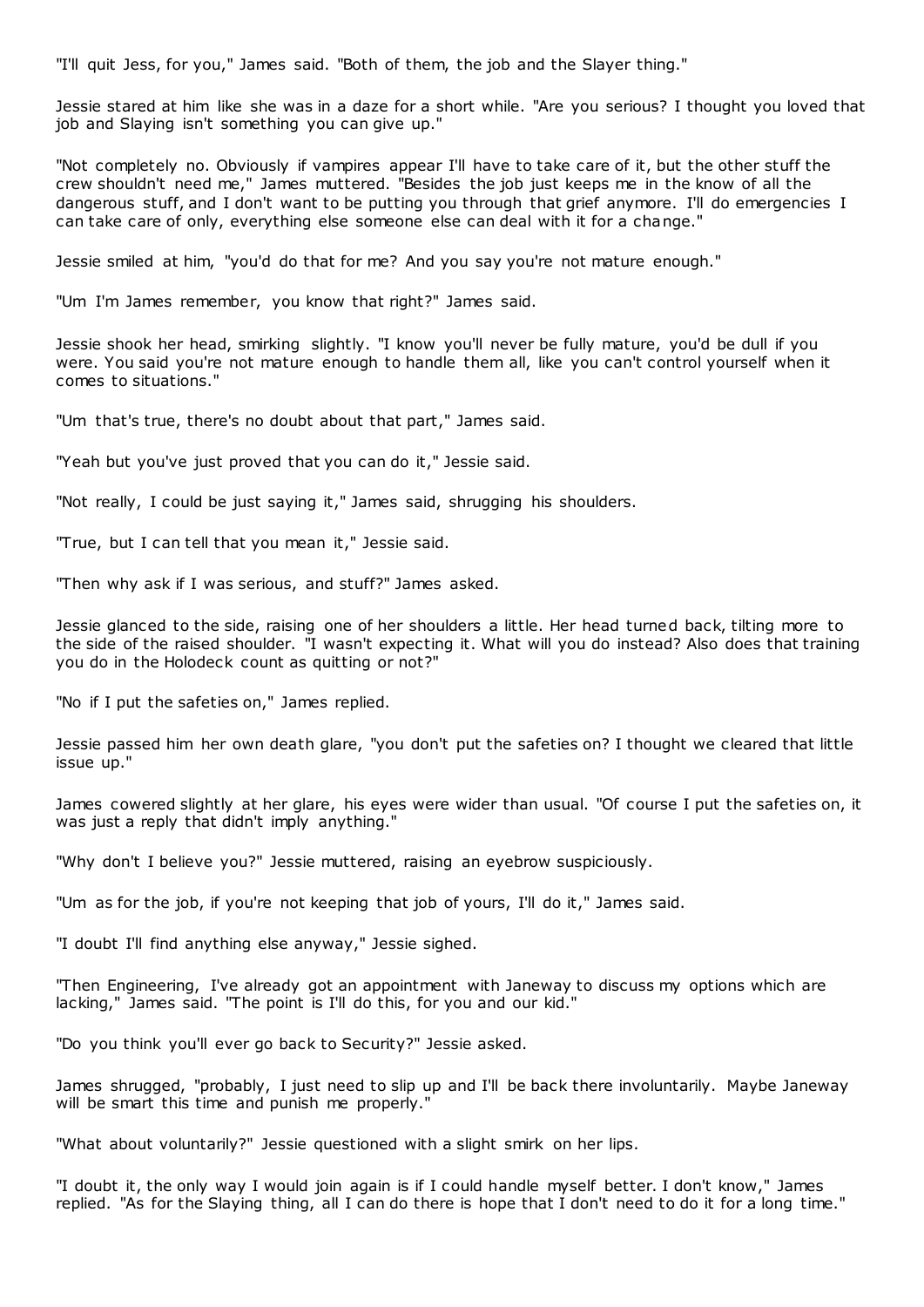Jessie smiled, "you want my final opinion? I think it's the best gift you can give me."

"Oh good, I feared it would be too cheap a present if you know what I mean," James said, smirking a little.

"Cheap, not with about a hundred presents waiting for me at home," Jessie giggled, playfully hitting his arm. "I hate to know what our child's birthdays are going to be like. Each present is going to have both of us on the label, I don't want to look like the cheap parent."

#### **Deck Five:**

Neelix guided Herk down the corridor, unaware that the transporter girl Sally was following them. She nearly bumped into others passing by a few times as her eyes were not the right kind of ahead of her.

"On this deck we have Sickbay, and that's really about it," Neelix said.

"Great," Herk unenthusiastically muttered.

They both entered Sickbay, only just, the door tried to close on them as they entered. The two crewmen were still trying to do their repair work.

The Doctor and Kes meanwhile were treating a woman in her mid thirties. Kes looked a tiny bit preoccupied though.

"Now what have we learned today?" the Doctor said in a patronising voice.

The woman rolled her eyes, "the area around the warp core is off limits because of the broken glass."

"No," the Doctor sighed like he was talking to a child who gotten an obvious question wrong. "Try again."

"Uh," the woman groaned in annoyance. "That you're an annoying piece of crap?"

Kes rolled her eyes, "he wants you to compliment him by saying he's great or something."

"Screw that," the woman grumbled. She got up and headed out.

The Doctor shook his head, "she's always been such a charmer."

The woman stopped in front of Neelix and Herk. She stared at him with her mouth open slightly. "Hi," she managed to say finally.

"Hi there Suzanna," Neelix said, totally oblivious that she wasn't talking to him. "This is Herk. "

"Herk? That name doesn't do you justice," the woman sighed dreamily.

"Oh I know, I hate it," Herk smiled politely.

"Anyway, this is Sickbay. All the sick people come here," Neelix said. "Well except Danny, haha."

"You have a very interesting ship," Herk said, ignoring him.

"Oh it's like a paradise, we all love it," Suzanna said.

Herk nodded, "I couldn't live on a ship though, the planet's where I belong."

"Me too, I can't stand spaceships. I've been looking for a place to stay," Suzanna quickly said.

Neelix frowned at her, confused again. "Maybe you'd..."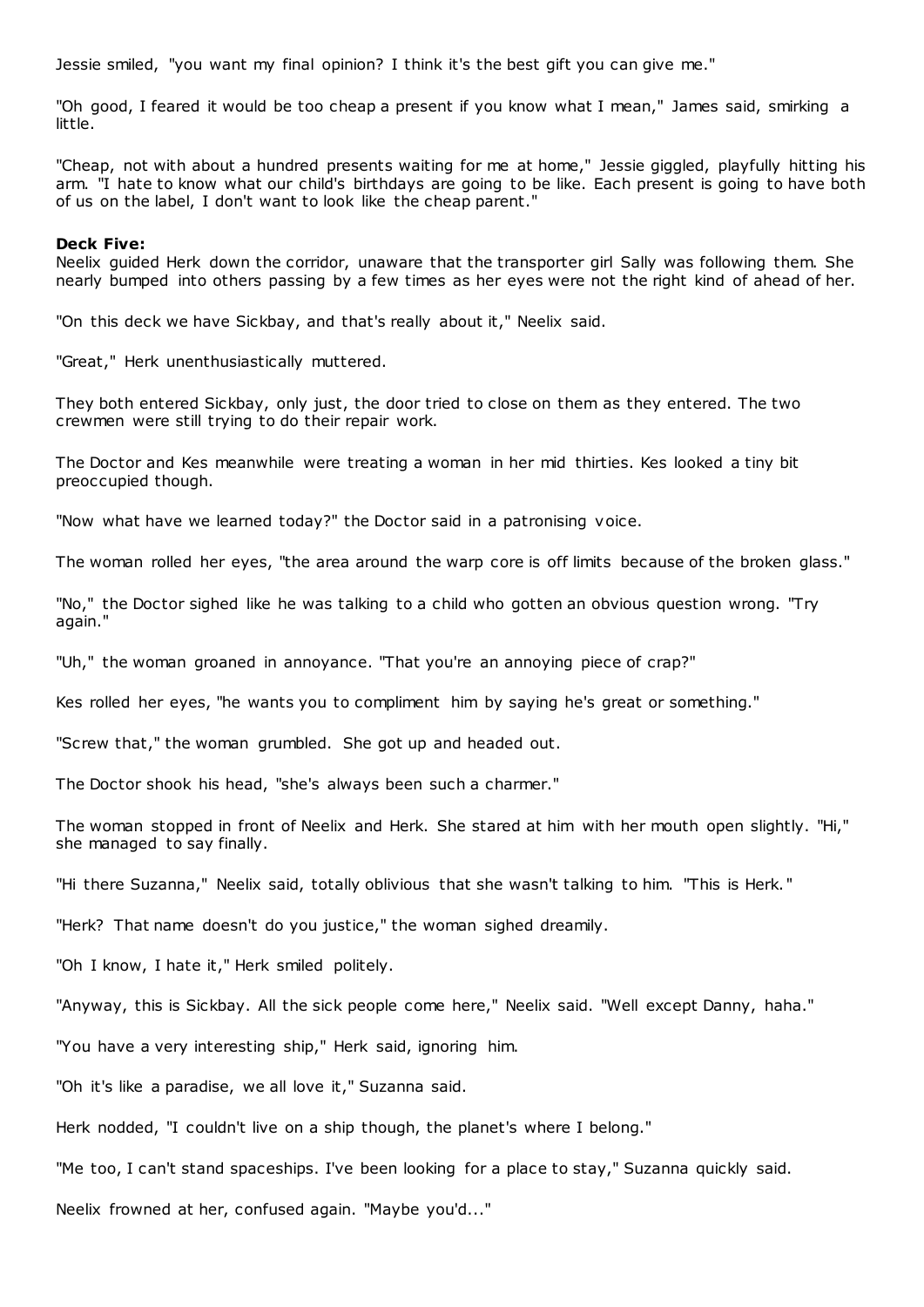"I'd love to help you show him around, Neelix," Suzanna giggled.

"Oookay," Neelix said, blushing for some reason. "Let's go then." The three quickly left.

"What was that about?" the Doctor questioned. He didn't get an immediate response, he glanced at Kes who was staring at the door, fiddling with her collar. "Kes?"

She jumped to attention, "yes Doctor?"

"Are you falling for Neelix again?" the Doctor smirked.

Kes pulled a disgusted face, "eew god no." She marched off into the office in a huff.

"Interesting," the Doctor muttered.

Outside Neelix, Herk and Suzanna walked down the corridor. Just as they passed a junction, Suzanna was pulled out of sight by an unknown set of arms. Neelix and Herk looked around confused.

"Huh she must have gone back to work. Suzanna's very unpredictable," Neelix commented.

"Aaah," Herk sighed. They continued onwards.

#### **Stellar Cartography:**

The two infamous Delaney sisters were too busy squabbling like typical sisters, while Jess ie and a male crewmember worked at the stations.

"I don't care what you think of it Megan, the sensors work perfectly fine for us," Delaney One grumbled.

Delaney Two scoffed, putting her hand on her hip. "Then how come we never know what's coming until we're mostly on top of it. This job can be so demeaning at times, there's no point to this lab while we're in this uncharted quadrant."

"Fine, I'll magically make starcharts appear into the database. Will that stop you complaining?" Jenny groaned.

"Oh don't do that, I didn't expect you to do anything about it," Megan muttered.

Jessie sighed, "getting a headache here."

The man next to her glanced at her briefly, "they always bicker. Megan's right though, all we do here is chart where we've been before and slightly ahead."

"I don't know, it doesn't seem that bad a job to me," Jessie said. "Though I've thought that before."

"Sometimes there isn't a lot to do. When those two are not fighting we tend to talk about life on board ship," the man said.

"Let me guess, you gossip," Jessie muttered.

"It's not gossip if you don't pass the information onto anyone new, you just talk about it with ones who do," the man said with a smile.

"Great, score," Jessie said through a fake smile, turning back to her station. "I don't like gossip that much."

"Everyone does really, I'm guessing you've been the subject of some and that's why you don't like it," the man said. "Let's see, what about Senior Officers. That can't be you so..."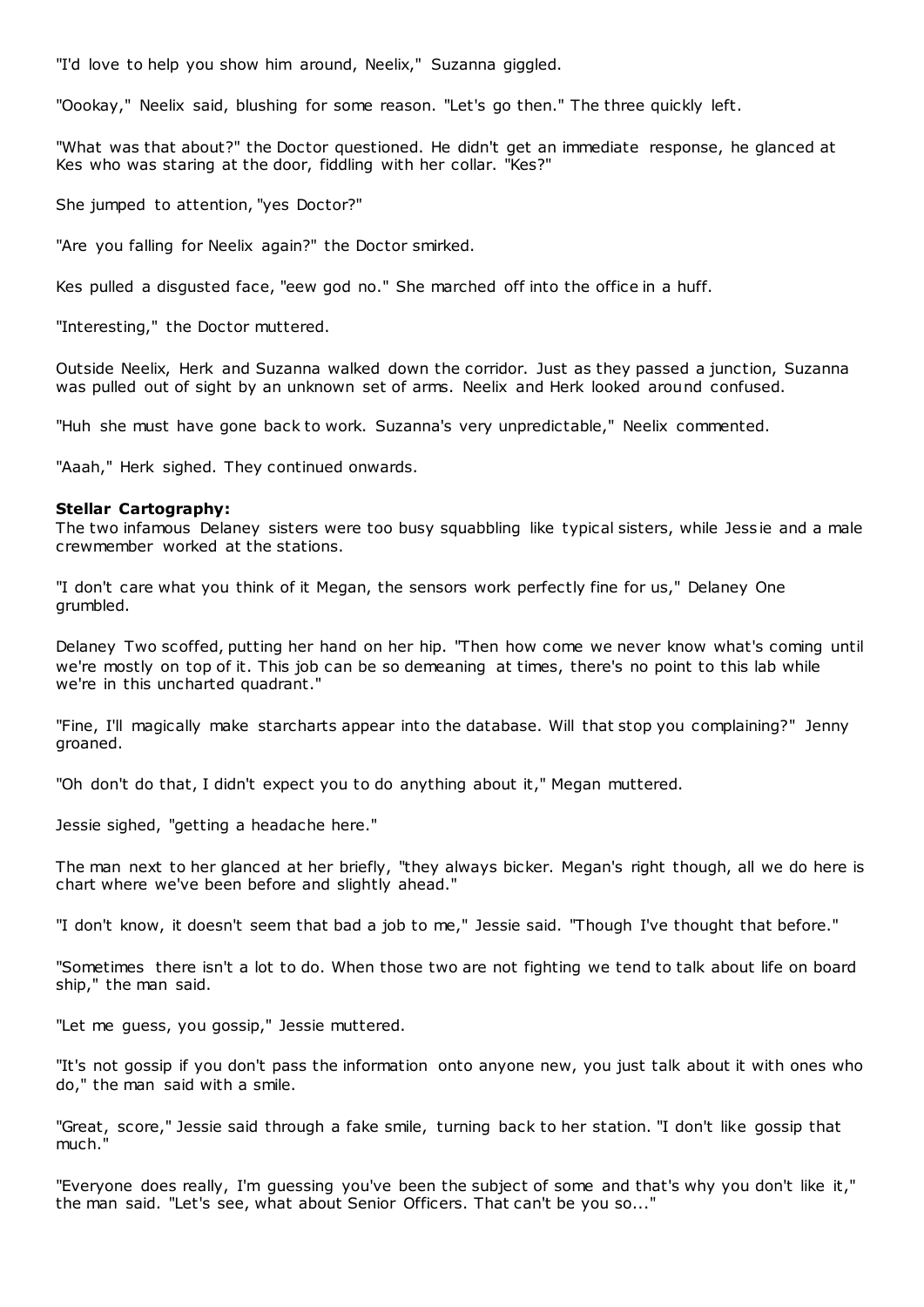"Well actually," Jessie butted in.

He continued on like she didn't say anything, "did you hear about the girl who thought sleeping with her friend a few times wouldn't do any harm? Anyone who sleeps with her close friend is a bit 'blonde' if you ask me." Jessie closed her eyes, sighing into her hand. "Supposedly she only does that as she's a mental wreck, and has strange eating habits cos of it." Jessie moved her hand, then stared at him bewilderedly.

# **Meanwhile**

# **The Ready Room:**

Kathryn walked away from the replicator with a coffee cup against her chest. "I understand your reasons for this James, but you seem perfectly capable of doing the job you're in now." She rested against her desk. "Maybe you can learn some self control while you're still there."

"Trust me I won't, I'll end up beating one of those Security guys if I remain there," James commented. "It's for the best, and surely you need a lackey somewhere on ship. I hate to say it but replacements for dead crewmembers."

"Lackey?" Kathryn frowned, taking a sip from her coffee. "I've already got Jessie trying for a new job."

"I was thinking about that. I'm willing to take her old job, if she doesn't find one that suits her current status then you can easily just put what I earn into her account," James said.

"I don't get it," Kathryn said.

"It's simple. If she can't find anything, you pay her for all the work I do while she..." James said.

"Oh dear," Kathryn sighed. She walked around to sit in her chair. "She's barely six months along. Yes the bump is noticeable, but that can be hidden. She can't be effected physically that much yet, so I don't see why I should just let her start maternity leave."

"I don't think you need to worry about that. She loved the counselling job, she just needs to be convinced to take it," James muttered.

"I think that's your department," Kathryn said, sitting back in her chair. "She'll listen to you, not me. Besides if I did do what you suggested, how would you feed yourself? Neelix's food just seems to get stranger everyday. After replicating all that baby stuff, you can't have much saved up anymore."

"No I don't, but I'll live. Other crewmembers live on his food," James said.

"Yes and they visit the doc regularly," Kathryn muttered. She sighed, "I'll think about it. I just hope you're right about her taking that job, we can't run the new department with just one person. I'm aware that the office doesn't need to be open all day like other departments, but it's still too much for Reynolds to handle solo." The door chimed, "come in."

Kes entered, she grew nervous as James was the first thing she saw. "Hey."

"Kes, what can I do for you?" Kathryn asked with a smile.

"I'll wait until you've finished talking to James," Kes said, she turned to leave.

James did the same, he put an arm out in front of her. "No don't, I was finished anyway. Later." He stepped out.

"Dismissed," Kathryn muttered. "Now what is it Kes?"

Kes turned to her looking uneasy, "I'm not sure where to begin Captain."

"Please sit down, I have time so don't worry about it," Kathryn smiled warmly.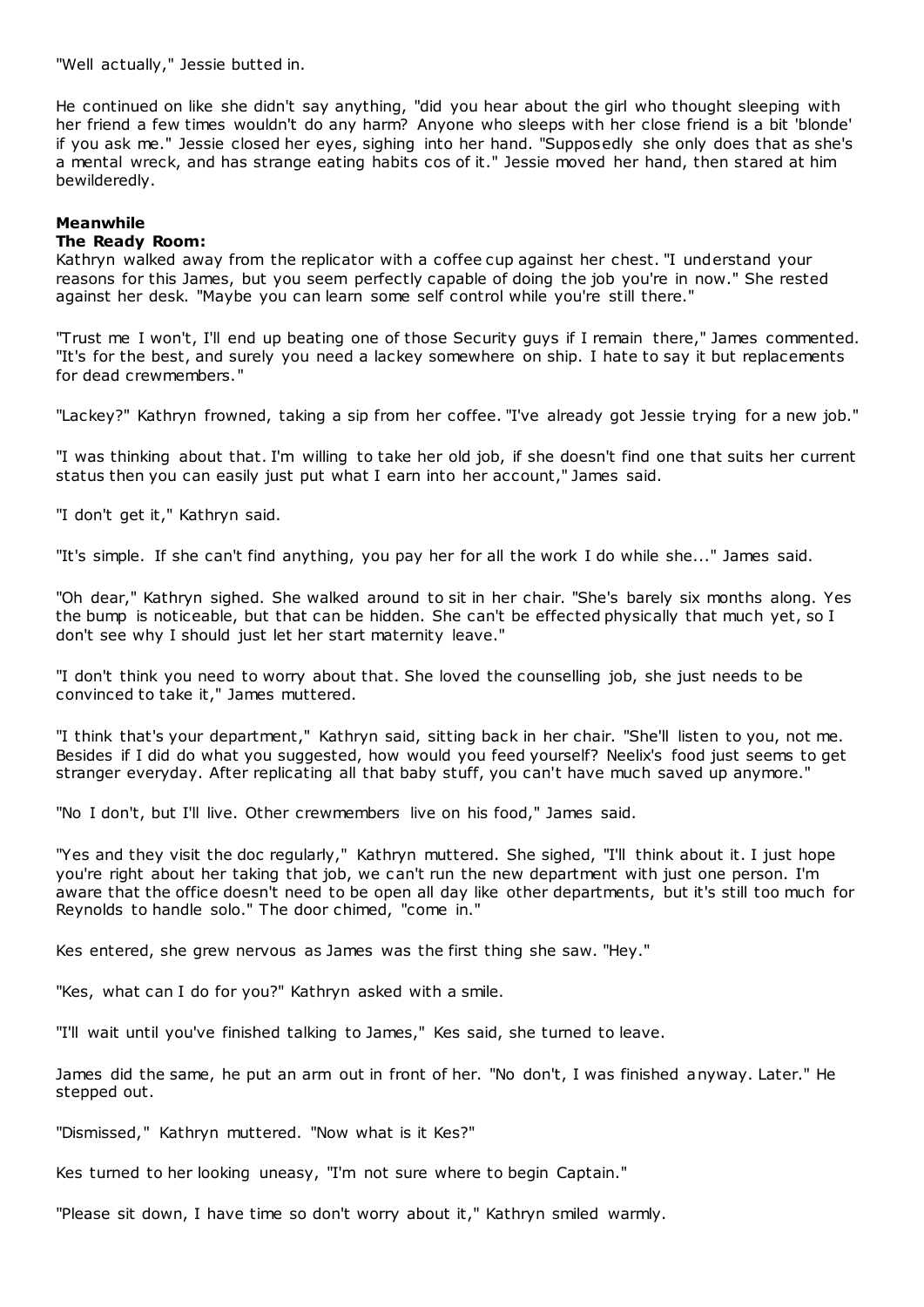Kes sighed to try and relax herself, it didn't work for her. She opened her mouth to speak anyway. "It's about him."

"James? All right, what is it?" Kathryn questioned with concern in her voice.

#### **Deck Ten:**

Neelix was busy showing a bored Herk around the Hydroponics Bay, but the topic of his speech had barely anything to do with it.

"I don't know what it is, but she claims I was too needy and jealous," Neelix rambled on.

Herk rolled his eyes as he wandered away from the lovesick Talaxian. He eyed a few of the plants, then faced forward. Suzanna was now directly in front of him, this scared the life out of him, he backed away a few steps.

"Hi, I'm back," she cheerfully announced.

"So I see," he stuttered.

"I had to go deal with a technical issue, but here I am," Suzanna said, quic kly closing the gap. "Did you miss me?" she purred, stroking his chest with her index finger.

"Uh technical issue?" Herk muttered.

"Yeah, you know separating fact from totally impossible," Suzanna smiled sweetly.

#### **The Morgue:**

The morgue attendant Matthews sat in his tiny office reading a padd. He reached out for his cup of tea when he heard a muffled voice. "Huh, it better not be a vampire." Matthews climbed to his feet, then headed out of his office. The muffled voice got louder as he approached the crypts. One opened up with just one push of a button, his eyes widened in shock.

The transporter girl Sally lay inside, gagged by her own hair that looked like it had been ripped out. Her hands and feet were tied up as well.

#### **Deck Ten:**

"So would you like to get together later, we could have a coffee first, a meal, then a stroll and see where the rest of the night takes us," Suzanna purred.

"Um no thanks, I'm taken," Neelix said.

Suzanna pulled a face at him, then turned back to Herk. He didn't look happy as she attempted to touch his butt, he took a hold of the hand to move it back to her.

In: "Matthews to Neelix."

Neelix tapped his commbadge, "yes?"

In: "Is a Crewman Killhern there?"

"Yes why?" Neelix replied, not paying any attention to Herk and his new admirer.

In: "That bitch, she thinks she can have him all to herself, well she's wrong!"

In: "Um, that's all I got."

Suzanna scoffed, "please little girl, you can't handle a real man. Go hang out with the little boys on the ship."

In: "Uh, she's gone, that can't be good. Matthews out."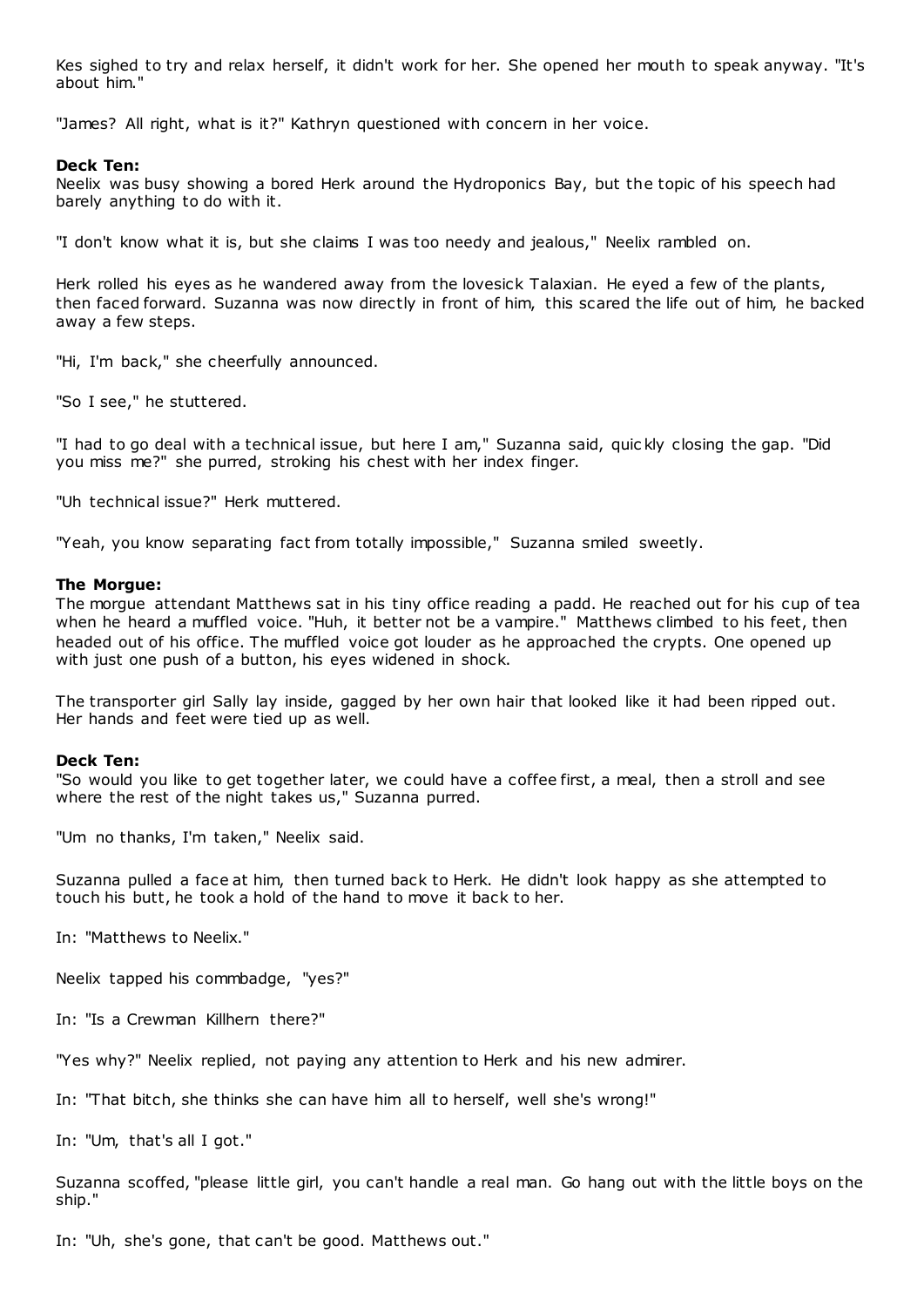"Oh dear, you two shouldn't fight over the silliest of things," Neelix said, blushing slightly. "Though it is very flattering."

"What the hell are you on Talaxian?" Suzanna snarled, then she got back to being all flirty with Herk. Again Neelix didn't notice this.

Sally marched in, then tried to pull the two apart. She soon resorted to pulling Suzanna's hair, she screamed and kicked her in the leg. Soon the two were in a typical cat fight, as Sally had a good grip on her hair she had the advantage.

Matthews rushed in to quickly join Neelix and Herk who didn't seem that surprised to see the two fight. "I found her locked in a crypt, I untied her and she started screaming like a..." He then noticed Herk, his eyes glazed over.

"Like a what?" Neelix asked.

"Hi," Matthews said towards Herk.

He looked at him briefly, nodding politely. "Hi." Then it hit him, his face turned pale. "Oh god no." Matthews quickly moved to stand in front of him, he backed off a little.

"I've never met anyone like you. We should have lunch sometime," Matthews said.

"Um I don't have lunch," Herk quickly said.

"You want my hair, have my hair bitch!" Sally screamed at Suzanna, then shoved her separated hair into her opponent's mouth. She spat it back out, then just pushed her to the ground like she was nothing.

"Ugh it tastes like tacky cheap shampoo!" she grumbled.

"You would know, wouldn't you?" Sally muttered as she pulled herself up. The two were about to fight again when they noticed Herk's latest admirer. Before he knew what was happening, Suzanna had him in a painful headlock, and Sally got ready to kick him in between the legs. As he was in the headlock he couldn't escape it.

Neelix and Herk cringed, then looked at each other. "Let's just leave them to it," Herk said. He rushed out of the Bay.

"I dunno I'm morale officer, and I caused this," Neelix said. Matthews then screamed in a girly way. The girls looked at Neelix, both looking very annoyed.

"Where is Herk? What did you do with him?" they both asked.

"But I quit," Neelix finished off, then he ran for his life.

#### **James/Jessie's Quarters:**

Jessie sat on the sofa staring not literally into space. James walked in through the main door. "Hey Jess, what..."

"I just can't do it anymore," she stuttered without looking at him.

"What happened in Stellar Cartography, do you want me to beat somebody?" James questioned.

"I can do that myself, but shouldn't you be careful about getting into trouble," Jessie mumbled.

James pulled a disappointed face, "damn, it won't be just today will it? I'll have to be good everyday."

A small smile appeared on Jessie's face, "you'll be back on punishment duty by tomorrow. I'll be huddled in the corner of our bedroom, hugging myself like I'm cold but not, with my eyes wide. I'll give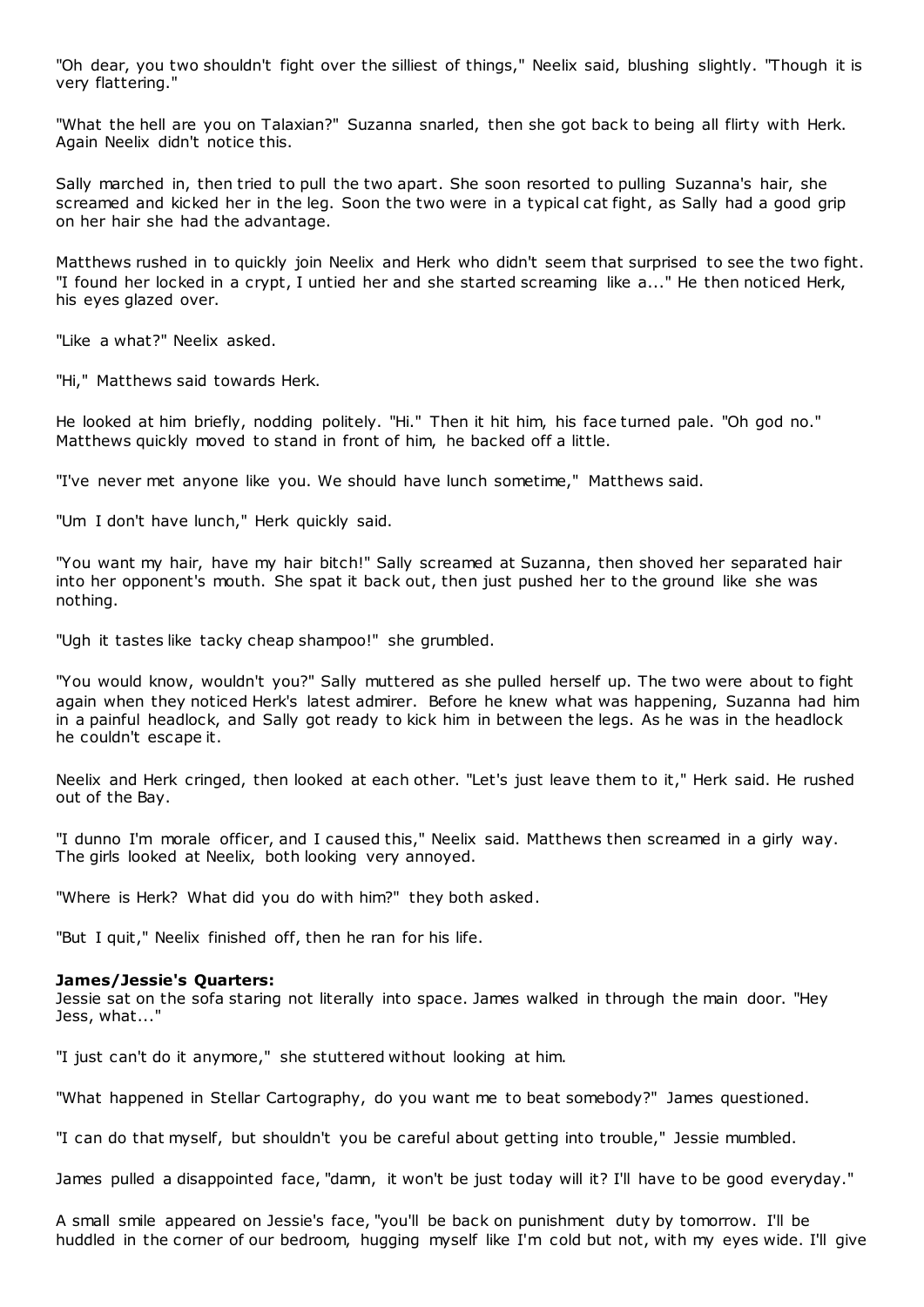birth in here alone, our baby will sleep in a drawer when we have visitors, and you'll continue to distract people so we can kiss in public. If we get over the anti marriage thing we'll have our wedding in here with Janeway and Kes as witnesses."

James walked over to sit down next to her, "wow."

"Yeah wow," Jessie muttered. "I'm so freaking out about this. Everyone's giving us both a hard time. Now I don't know if we'll ever come out because there's always going to be judgmental people making me feel like crap. I don't know what to do."

"We'll figure it out, for now we can just go and celebrate your birthday," James said, slipping his arm around her shoulders. "What do you say?"

"I'm not in a celebratory mood," Jessie mumbled. She glanced at him with sad eyes, "can we just stay here, and you know panic?"

"We did that today already, there's time to do that on another day," James muttered. Jessie pouted her lips while resting her head on his shoulders, holding tightly onto his arm. "Jess it's all right, I'm sure the crew will find another couple to bitch about. We just have to sit it out. Before us they were picking on those two guys we had to save during the timeloop. The one dating the morgue attendant made a comment about the lack of work he was getting, and someone overheard."

Jessie sighed, "was the joke bad and not tasteful?"

"I didn't say joke," James shrugged.

"You wanted to though," Jessie said.

"I thought it was funny at the time, pre-rift by the way, and it was tasteful," James meekly replied. Jessie looked at him with a raised eyebrow. "Well as tasteful as a 'where are all the dead bodies' joke can get."

"I didn't know those two were dating," she said.

"Unfortunately on a ship this small, everyone finds about any couple," James said. "We'd be better off admitting it before everyone knows for sure."

"It feels like they already do. Current rumours are that we slept together while drunk, and I'm carrying twins," Jessie muttered. "The other theory is that I'm depressed so I'm seeing you and comfort eating."

"Comfort eating?" James frowned. Then it hit him, "oh."

"Now we've got those aliens treating us like celebrities, it's all too much." Jessie sighed.

James got up and headed over to the replicator. "If we're staying here we'll have to just eat here."

"I don't know, eat?" Jessie mumbled as she climbed onto her feet.

"Well birthday cake, chocolates, maybe your favourite meal. Not exactly in that order," James replied.

Jessie shuffled over so she could hold onto him again. "What did you have planned for me in the Holodeck?"

"That would spoil it. I'll have to save the program for next year," James replied.

Jessie sighed, pouting her lips huffily. "Ok I'll go, but you'll have to contact the transporter room, I'm not going out there again."

"What about your new clothes, aren't they good enough?" James questioned.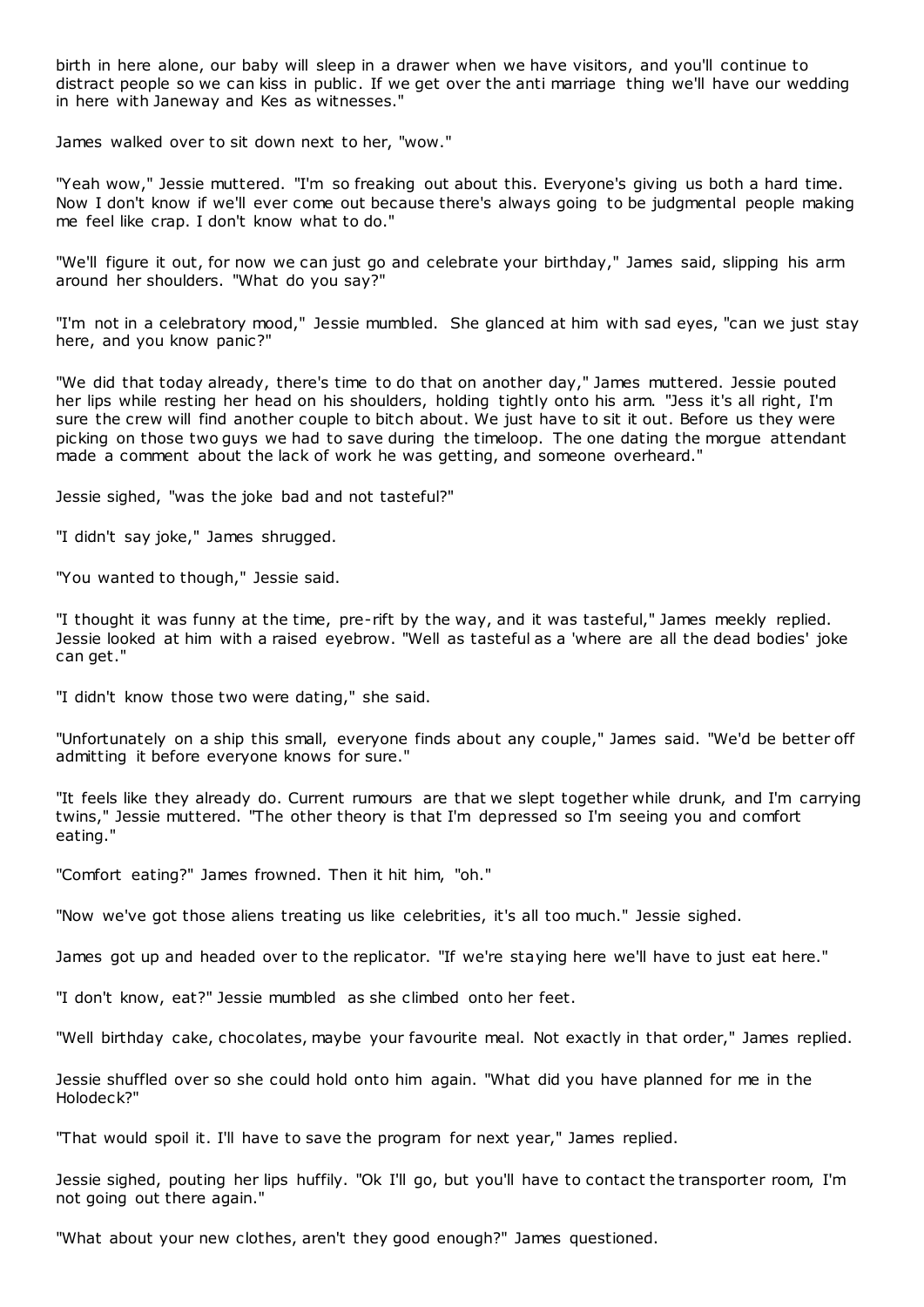"What's the point if everyone knows already," Jessie muttered.

"Ok what do you want to do?" James sighed, turning around to face her.

"I told you. Me, you, here. You can fill in the gaps, I don't mind how," Jessie replied, smiling seductively.

"How would that look if we did that. You're upset, panicky, even vulnerable. I don't want to look like I'm taking advantage," James said. "Besides I'd rather take you to that program, and actually prove there's more to us than well, making out."

Jessie rolled her eyes, smirking slightly. "I hope you don't believe the slut rumour as well."

"Of course not. But I do believe the comfort eating one," James smiled.

"Ooh you're going to pay for that," Jessie laughed, pretending to look mad but failing. "I'll go, but you're only getting me through that door via transporters, or you as a cover."

"First thing's first though, we need to talk about the baby and relationship, and the crew being nosey stuff mainly," James mumbled.

"All right," Jessie said.

James nodded his head, "great, let's go."

Jessie looked confused, "what, I thought you wanted to talk."

"No I just wanted you to agree, we'll talk after your birthday's over," James shrugged his shoulders.

"Ok here's a preview. I wasn't serious about the drawer part," Jessie smiled. He smiled back at her. "Or the wedding part, I know your feelings about it." His smile faded away, she grew a little nervous. "But the other parts I'm serious about."

James kissed her on the forehead. "It's ok, we'll talk about this later. Let's take you to your twenty first, no sorry eighteenth birthday."

"I'll take the twenty first one this year, I'm pregnant so," Jessie grinned at him. "I just need ten minutes to get ready." He coughed into his hand. "Ok an hour, for that and the comfort eating comment you're not getting any."

"We'll see," James commented slyly as she headed for the bedroom on her own.

She looked back at him, pretending to look shocked. "He's very confident now, I'd better watch my back." She disappeared in her room.

#### **Engineering:**

"I'm so sorry about this Herk, this is just embarrassing," Neelix commented. "The ladies are just loving me today."

Herk's eyes shifted toward him with an eyebrow raised. "Yeh, you."

Meanwhile not far in front of them, Sally, Suzanna, Matthews and now B'Elanna were yelling at each other.

"He's not gay, so get out of here morgue man!" Sally snapped.

"Morgue man? Oh come on, you can't go out with him, it's illegal to have relations with a five year old!" Matthews yelled back.

Sally gasped, slapped him in the face. "How dare you!"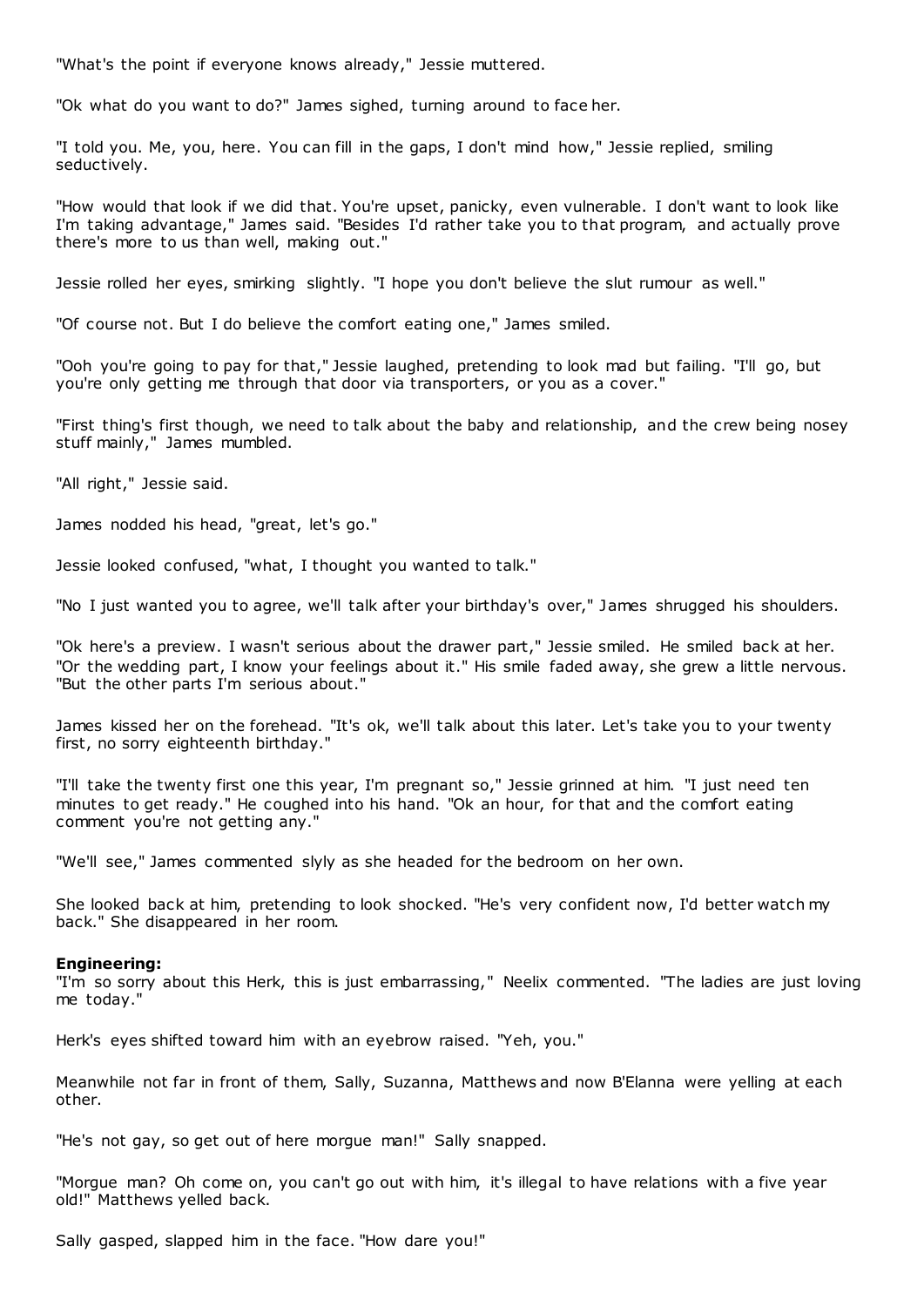"He's right, but so is she. He's straight and he loves me," Suzanna said, smiling smugly.

B'Elanna growled at her opponents. "You don't know who you're messing with."

"You're dating Paris, so go and intimidate something else, well attempt to," Suzanna muttered.

"Yeah," Matthews added on.

"You're seeing someone too, so shut up!" Sally snapped.

"There's room for one more," Matthews commented.

"Exactly," B'Elanna said. "Besides Tom's a wuss."

"We should leave together this time," Neelix whispered to Herk. However he'd already gone. His eyes widened and he ran off. The four love rivals soon began fighting again, Matthews only tried to defend himself from Sally's cat fight like moves, while Suzanna and B'Elanna began fighting viciously like animals.

# **Later:**

James and Jessie headed toward the Holodeck exit. Jessie was attached to his arm, laughing behind her spare hand. The doors opened to reveal a dozen anxious aliens. "Oh god."

All the aliens began talking to them at once, making it sound garbled and loud.

"That's enough!" James snapped at them. Only a few shut up. He rolled his eyes, leading Jessie away from the group. All of them began following them. Lucky for them they got to the turbolift. "Deck Eight." Two of the aliens got in with them, leaving the others behind.

"So, how long have you been together?" one asked.

"Is that your first child?" the other asked.

"Look we're not..." James muttered.

Jessie groaned, stopping him mid sentence. "I don't mean to sound rude, but I've had a bad day because of nosey people butting into my business. Questions like these and slurs about my personal life, Security messing with James. I've had enough of it." The three men looked at her uncomfortably. "When I want people to know my business, I'll let them know, and can I just ask what the deal is with you guys and us?"

"Uh," alien one stuttered.

"Don't different people do the death ritual all the time? Why stalk us?" Jessie grumbled.

"It's a rare case. Aliens are never compatible. A lot of races have different ideas about relationships, love, breeding. Your race seems like one of those who are mixed. Some pick several different mates but never commit to any. A few don't bother, a lot commit with the wrong ones and break up," alien two replied.

"I don't understand. If we're so incompatible..." James said.

"You seem to be a rare case for your species who've gotten it right, that's why it worked," alien two said.

"Fine we're a perfect match and stuff, why stalk us? It's not like we can do it again," Jessie said. "I'm almost six months pregnant here, I'm hormonal, emotional enough without getting all this crap. I don't need this too."

"We're sorry if we caused you any grief," alien one said. "If there's anything we can do."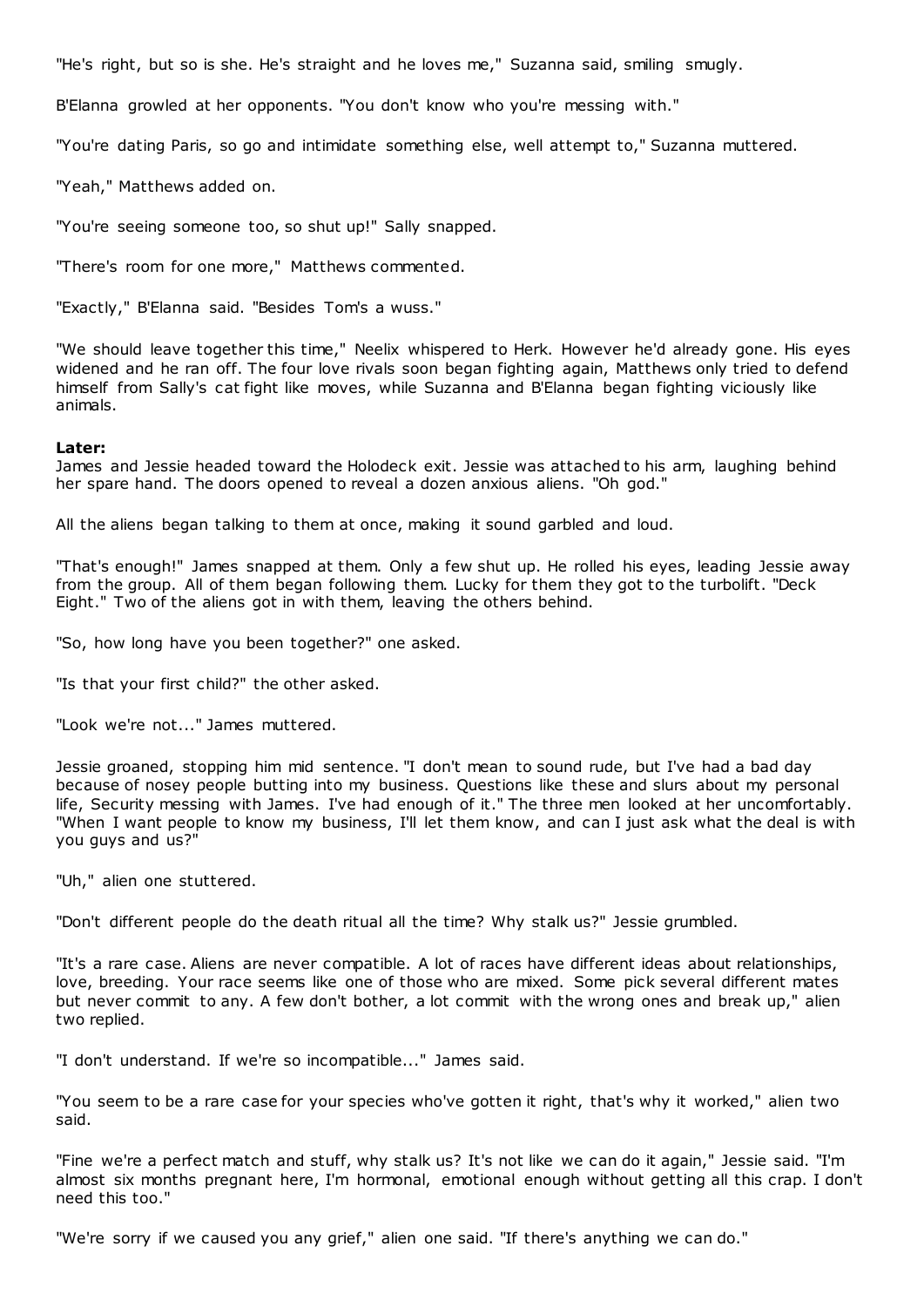The doors opened. "Leaving us alone's a good start," James said. He and Jessie pushed passed them.

"Can you believe that?" she muttered.

"Nope, I didn't realise we were a perfect couple and whatnot," James said.

Jessie pouted as they entered their quarters. "Am I wasting my time then?" she asked while removing her jacket, dumping it on the chair.

"It's not that. I've always thought that you'd be a perfect match with someone perfect like you, that would be impossible," James mumbled.

Jessie sat down in the same chair, frowning in confusion. "So I have to be alone then?"

"Wasn't really what I meant. I mean that you should be with, you know," James replied cautiously.

"No one's as good as me, so I have to settle for you, you mean?" Jessie raised an eyebrow. "Oh woe is me."

"I'm not saying we're a bad couple, far from it. We're good together," James said. Jessie cleared her throat, staring intently. "Great I mean, look let's just forget I said anything."

"Again I say, do you believe that?" she questioned. He frowned at her. "How do they know how awkward human relationships are. I know we're the lucky ones."

"Oh really?" James commented.

Jessie stood back up, moved closer to wrap her arms around his shoulders. "It's passed midnight, you wanted to talk about us."

"I just think that if we plan to have a baby in three months, we're going to have to come out. We can't hide him or her, it wouldn't be fair," he said.

"I know that. I know that everyone will know the truth and it's inevitable that I'll be getting slut comments. We can't hide the baby, I wouldn't really want to in the end," Jessie muttered, shaking her head. "There's no way that I can put up with it all in my last trimester, or whatever it's called."

"All right, what about this? When the baby's born that's it, we'll tell everyone about all three of us. Probably by then they'll have moved on to somebody else," James said.

"I hope you're right," Jessie sighed, smiling lightly. "So in three months we can kiss in public, and show off our gorgeous little baby to every uptight person whose insulted us. Sounds good."

James smiled back at her, "that's weird. I thought you'd be more resistant to the idea cos of those people."

"They seem to know anyway. Hopefully three months will give them time to adjust to something that's not their business anyway," Jessie said. She lowered her hands to fiddle with the jacket he wore. "I hope you realise that once we're public, everyone will know our every move. That means if you bail or something."

"Why would I do that. I'm not that much of an idiot," James said.

"Hmm, come here," Jessie purred, pulling him closer to her. They kissed passionately, after a minute or so they separated "So you won't leave me?" she whispered.

"Why would I?" James quietly asked.

"I dunno, maybe it's just cos I've had a hard day," Jessie sighed.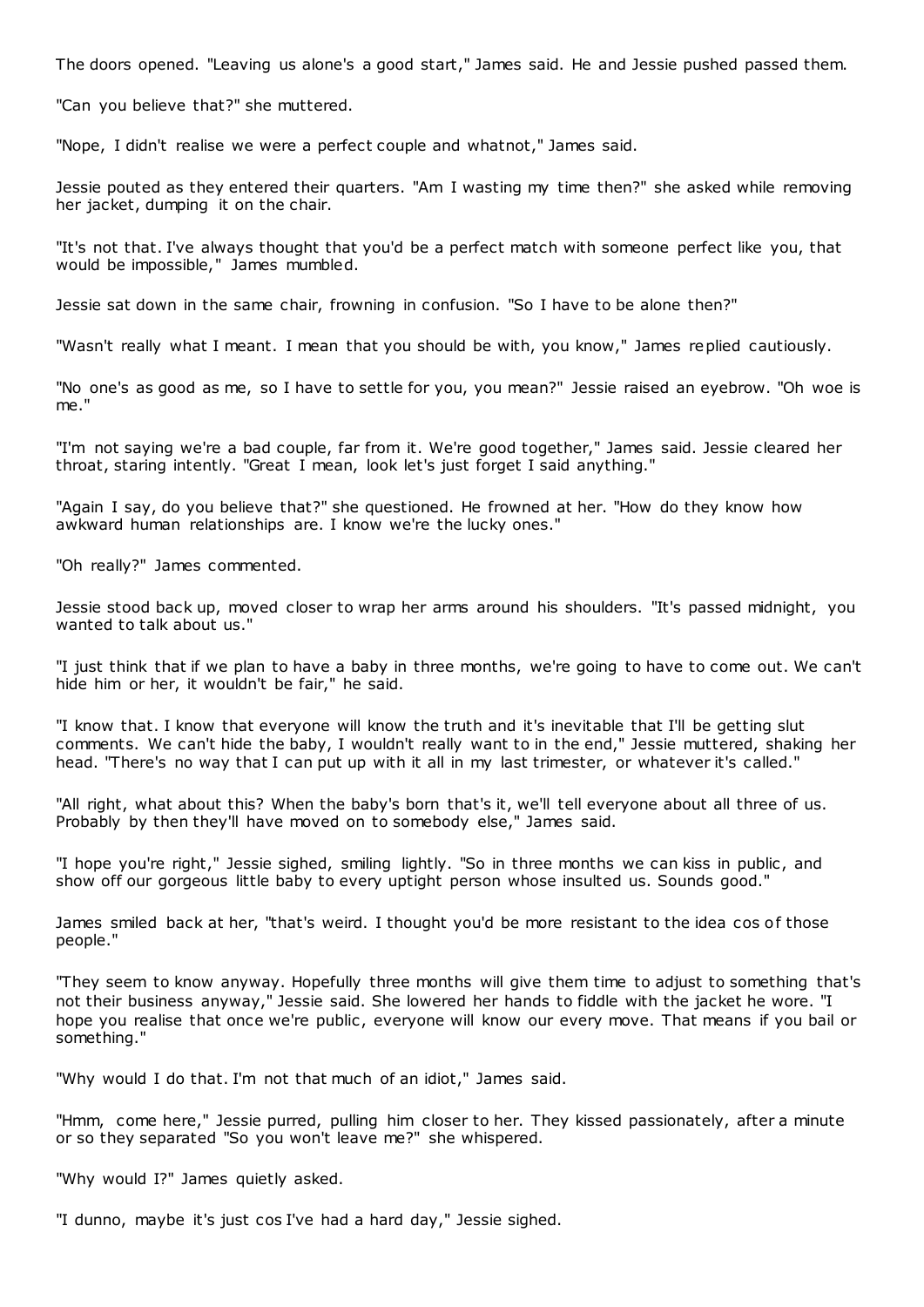"It's a new day," James said.

# **Meanwhile in the Mess Hall:**

Herk sat on his own in the dark room, staring at his planet through the window. Sitting beside him on the table was a cup of white coffee. A dim shadow cast over his table, he uneasily looked to see the source of it standing next to him.

"I see we have something in common," Kathryn smiled, she sat down next to him with her own cup of coffee.

"Uh you like sitting at this table or..." Herk nervously questioned.

Kathryn patted the cup of coffee he had. "It's a human beverage, it's probably the greatest invention humans ever came up with."

"Actually it's kinda bitter," Herk muttered. "But I'm sure humans have much better inventions. I like the drink called tea."

Surprisingly this didn't phase her at all, she ended up smiling sweetly and stroking his arm. He widened his eyes in panic. "If you think it's bad, I'll give it up for you sweet cheeks."

Chakotay watched from his hiding place in the kitchen, he couldn't believe what he was hearing. "What the, she'd give up coffee for this guy? Something's terribly wrong."

"But I thought you'd hate me for it," Herk stuttered.

"What a stupid reason to hate someone," Kathryn purred, moving her chair closer. Herk quickly moved double the distance. This just appeased her though, "ooh are we playing a game?"

"You hussy!" B'Elanna screamed from the doorway. She marched over to join them, then roughly pushed Kathryn. "Get away from him!"

Kathryn growled, jumping to her feet. "Get back to your gay helmsman and leave us alone."

"Gay, not that I care anymore but he's not gay," B'Elanna grumbled.

"Oh please a man that acts like that has to be in denial," Kathryn said.

Herk saw this is another perfect opportunity to escape, he got up quickly to head for the other exit. What he didn't realise as he was watching the two bickering women, was that Matthews, Suzanna and Sally were standing in his way. He crashed into Matthews as he was closer, he didn't seem to mind at all.

"Hey boy, I knew you'd choose me. Let me give you the tour of the Holodeck," he smiled.

"Eugh," Herk shuddered. He was in luck as this annoyed Sally and Suzanna, Suzanna tugged hard on his ear while Sally stood on his toe.

"You've got a boyfriend, give someone else a chance," Sally grumbled.

"Yeah you hussy!" Suzanna screamed as she pulled his ear even harder. He squealed while trying to wiggle free.

"That's not how you do it," Sally snapped. She gave him another kick somewhere where men hate to be kicked. Suzanna let go of his ear so he could collapse onto his knees. The two smiled in victory before turning back to Herk. "Soo what are you doing for the rest of the morning?"

Suzanna spoke at the exact same time however, "my Holo program has some nice views." The two glared at each other.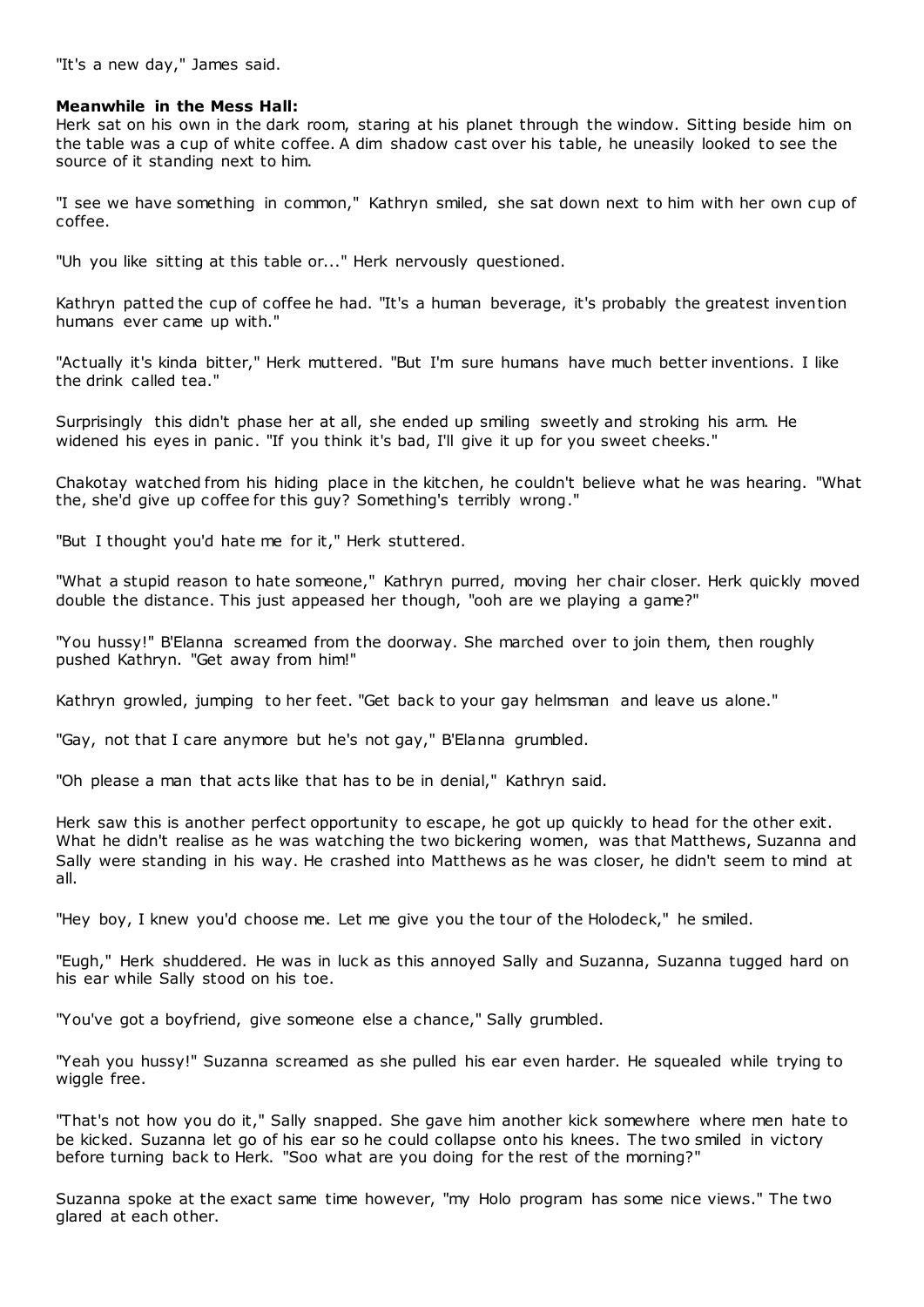Meanwhile B'Elanna had pushed Kathryn into the window, she seemed to have the upper hand like expected. "Look you obviously have a problem with men who are interested in me like Tom and Herk, so I suggest getting back to marrying the coffee!"

"Herk is better than coffee and is mine. Nothing will tear us apart," Kathryn gasped. "Oh and FYI Tom obviously doesn't like you, only pretends to hide his gayness. You'd better give him a message for me, James doesn't swing that way."

B'Elanna gasped, she swung around to throw Kathryn into the table. "You bitch, I'll kill you!"

"What, I thought you didn't like Tom anymore," Kathryn smiled as she stood back up.

B'Elanna jumped on her again, this time they wrestled on the table. The coffee was knocked over but neither of them cared at all. They eventually rolled onto the floor. The other two girls were fighting again too, if it can be called that when one side can't even do anything. Sally was in a headlock, screaming abuse at Suzanna. Poor Matthews lay on the floor crying. Herk could only look on helplessly.

# **0600 Hours:**

Jessie grunted and groaned as she struggled to sit up in the bed. Failing that she turned onto her side, frantically shaking James' arm. Her face cringing in pain, her eyes filled with fear. "James, wake up. Please wake up." She fell back onto her back, her hands clutched her stomach. Her face twitched as a sharp pain went through her whole body. "James!" she cried out.

James' form raised, he sat up. "Jessie, what's..." He saw the condition she was in, panic grew on his face as he leaned over her. "What's wrong?"

"I dunno," she squeaked. "Something's wrong with the baby. I keep hurting, it's fading away again." She tried to relax a little, "it still hurts like crazy though."

James reached over to the bedside cabinet to pick up his commbadge, "Taylor to Kes."

Kes, who now knelt beside the bed closed her tricorder. "We have to get her to Sickbay."

"No," Jessie moaned. She rested her head on James' lap, he stroked her hair looking more concerned than earlier.

"Jess if there's something wrong..." he said.

Kes sighed, "we have no choice. She's in labour."

The couple stared at her with wide eyes. "She's only five months and a few weeks along, is it safe for her to have the baby now?" James stuttered.

"I'm sorry but I'm not going to Sickbay. The doc doesn't know, he'll probably just tell me off for not telling him," Jessie muttered. She cringed and gasped in pain, clutching the bump again. "Oh god, this isn't happening."

Kes and James looked at each other helplessly. "The aliens are more advanced medically than us. She may be better off in their care," he said.

"This isn't the time to worry about what people will think," Kes softly said.

Jessie cried out as the pain got worse. James held her hand, she clutched onto his tightly.

"Either way we need to transport, we haven't got time to answer to the doc, and these people might have a better chance of helping," he said. Kes nodded and sighed. James pressed the commbadge in his other hand, "Taylor to Transporter Room."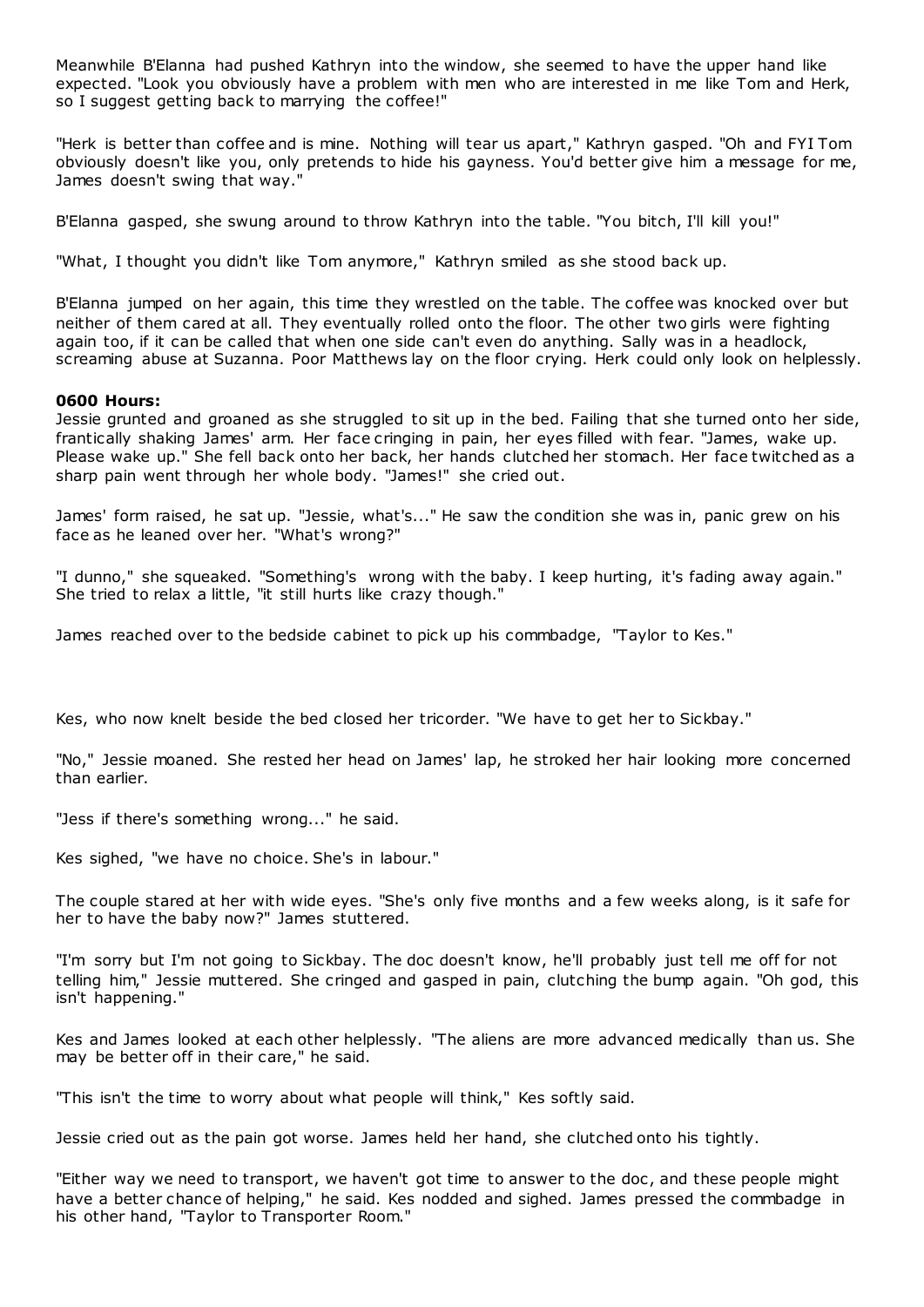# **The Mess Hall:**

Neelix wandered in holding a tray of vegetables. He looked on in horror at the catfighting before him, dropping the tray in the process. "No." He didn't notice Chakotay hiding and seemingly talking quietly to himself in his kitchen.

"I'll teach you to ogle my man!" Suzanna screamed, pulling at Sally's hair while she was in another headlock.

"He's not yours, and I'll do more than ogle him," she grumbled. Suzanna gasped, she pushed the girl to the ground.

"I'll show you pain!" Kathryn screeched as B'Elanna dared to touch her hair. The two began punching at each other, while still wrestling around on the floor.

Herk quickly went over to Neelix, "this is getting out of hand, should we call your Security teams?"

"I've known pain ever since I've known you!" B'Elanna yelled back.

Neelix stamped his foot like a child, "stop this, stop this now!" The girls ignored him anyway, so he raised his voice. "I'm not worth it, please stop fighting! I love Kes and I'm sorry!"

The girls stopped just to stare at him in disgust, Herk and Matthews looked at him in the same way.

Chakotay pulled a face, "what, what kind of emergency?" He tapped his commbadge, "I hate it when the transporter guys cut me off."

"What?" Neelix innocently asked.

"Ugh, they're not fighting over you," Herk said.

Kathryn shrugged, quickly punched B'Elanna in the face. She pushed her off her like she was nothing. B'Elanna brushed herself down, "ugh now I wreak of coffee."

"You'll have to kill me to get him, I'm not leaving," Kathryn said.

In: "Chakotay to Janeway."

"What is it Chuckles?" Kathryn groaned, tapping her commbadge.

In: "James, Jessie and Kes have beamed to the surface. Apparently it's an emergency, there's something terribly wrong with Jessie. Oh and that's not my name!"

"Oh god, I'm on my way," Kathryn gasped, she quickly ran out.

Chakotay raised from the kitchen, he cleared his throat and walked out hoping that no one saw him. B'Elanna decided to join in Suzanna and Sally's fight.

Herk groaned, "they've been fighting for hours now, what do we do?"

"I'm confused, if they're not fighting over me, who are they fighting over?" Neelix questioned. Herk rolled his eyes.

Chakotay meanwhile stood outside looking confused and a little insulted. "She gave up coffee for him, but when James is in some kind of trouble she just. Ugh, I hate being second or third best." He marched off down the corridor.

# **The Planet:**

Inside a bright modern hospital, alien doctors and nurses were hard at work. Double doors opened automatically, four medical staff pushing in a stretcher with a bio monitor attached to the side of it.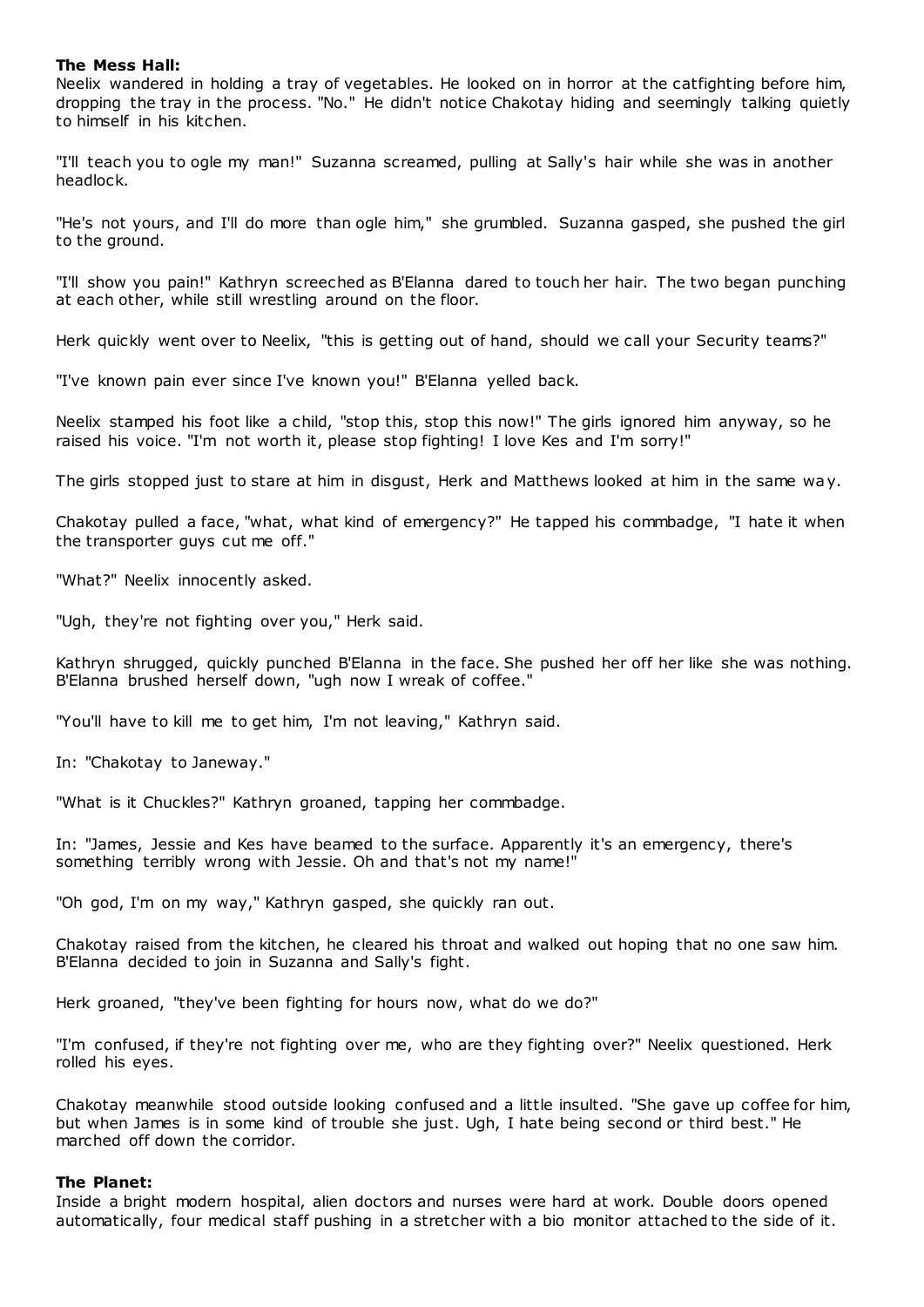One doctor kept an eye on it. James and Kes were rushing alongside them, Kes tried to join them. Jessie lay on the biobed itself, tossing slightly as the pain now was mostly non stop.

"She's nine centimetres already, we'll have to take her straight to the delivery room," one doctor said.

"Hang on, will the baby be ok after it's born. It's only five..." James questioned.

The doctors and nurses exchanged glances at each other then looked toward an uneasy Kes. "He doesn't know?"

"No time," she mumbled.

"Doesn't know what?" James demanded.

They all reached their destination, which was a small delivery room. One doctor blocked the doorway to stop James from following everyone else, "I'm sorry, but you'll have to wait outside."

"No, human dad's are allowed to go in you know," James muttered.

"Fine but you'll have to stay out of the way," the doctor said. They joined everyone else in the delivery room.

The nurses moved Jessie onto the main bed. The other doctor stood nearby, "prepare for resuscitation." The two nurses rushed to the other side of the room to work on the equipment there.

"What, is it too soon for, can somebody..." James stuttered.

The main doctor looked at him briefly, "we have no reason why she's gone into labour yet, but we do have a theory."

"Oh god, what do I have to do to get some pain killers around here!" Jessie cried out. She whimpered while resting the side of her face on the uncomfortable pillow, "the last two helped."

"We don't want to risk anymore damage," the other doctor said.

The first doctor sighed, "Miss Kes, you know more about humans. What can you tell us?"

"It's safe to, but not too much more," Kes replied.

"There's five of you, can at least one of you fill in the gaps?" James asked impatiently.

"The theory is that she went into labour to er... expel the..." the main doctor sighed. "I don't know how to say it without angering anyone."

Jessie grabbed the man's arm tightly as the pain intensified. "Just say it!"

"The baby, we detected no lifesigns," the second doctor said uncomfortably. Jessie managed to ignore the pain for a few seconds to stare bewilderedly, James joined her. "Our scans show that it's been that way for an hour roughly."

The first doctor took the opportunity earlier to remove his arm from Jessie. He looked toward the two nurses. "She's ready to give birth." They headed over, one put a blanket over her. "Ok sweetheart, we'll have to get these off," he said, hinting at her lower clothes.

"Hey," Jessie snarled. "We aren't doing anything of the sort!"

"Ok you do it," one of the nervous nurses stuttered. She made sure the blanket was covering her appropriately. Jessie glared at as many people as she could as she did as she was told. The nurses and doctors stared at her intently, expecting her to do something else. She groaned. "Um you do realise that the baby needs room to..."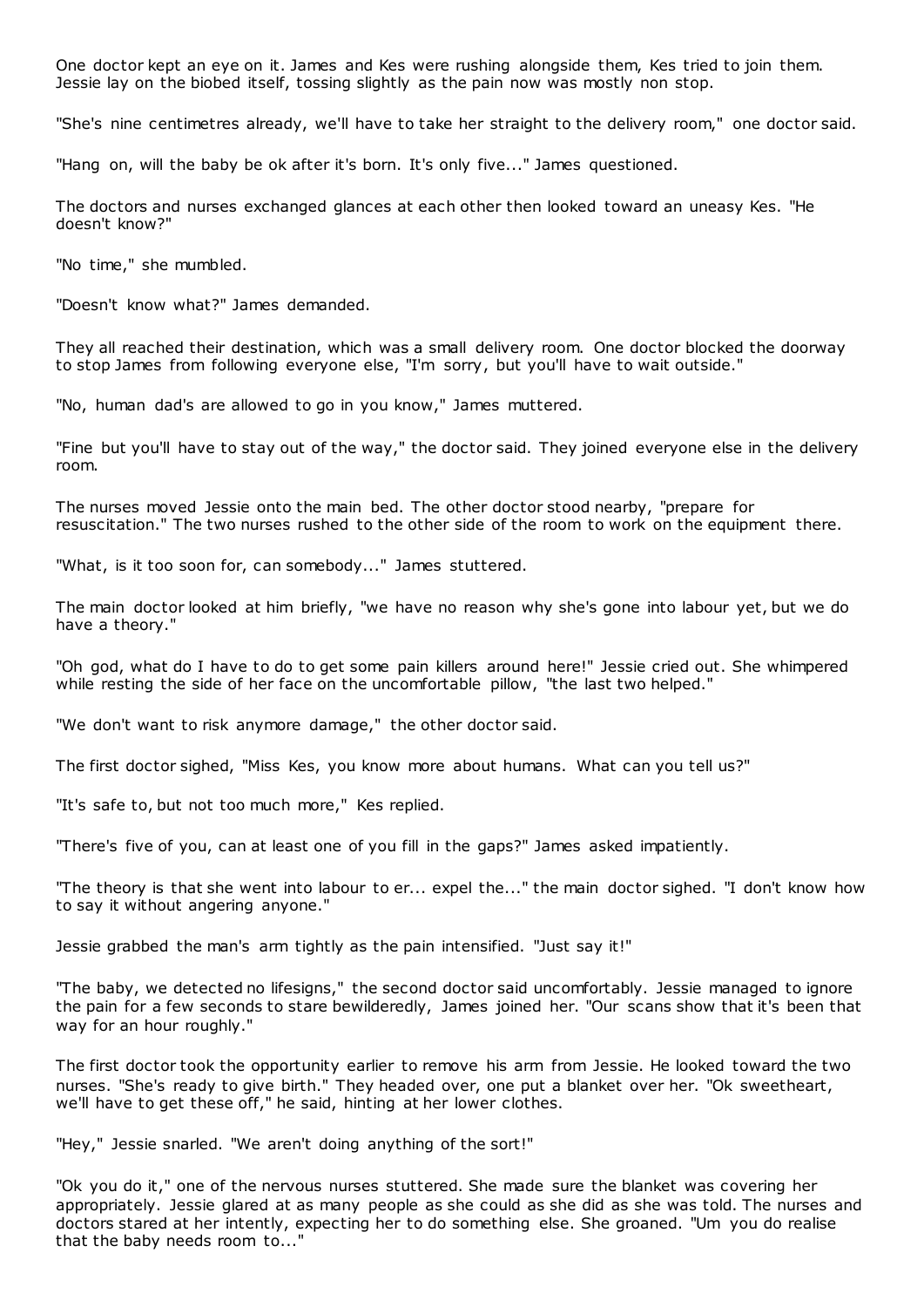"Ugh, can't we just transport it out, it'll be quicker," Jessie stuttered, looking very vulnerable with her eyes wide and lips trembling.

"I wouldn't recommend anything unnatural, we don't know what killed the baby," the main doctor replied.

"But but..." Jessie stuttered, staring helplessly at James. "I don't want them looking at me there, tell them."

James knelt down next to her, stroking her hair which was damp because of the sweat. "Jess we need him or her out, we still could have a chance to save it. I'll be here ok, it's all right."

Jessie pouted her lips. "Ugh I hate this, next time Caesarean."

"Jess it's ok, it'll be over soon," James said. He gave her a kiss on the side of her head.

"Ok you push on each contraction," main doctor said.

James helped her sit back up using the arm he had around her. She grabbed a tight hold of both of his hands for support.

#### **Later:**

"Push, push, push!" the main doctor yelled.

"Shut up, shut up, shut up!" Jessie screamed back. She fell back onto her back, breathing heavily.

"It's not enough, nothing's happening," the second doctor said.

"I can't, James tell them," Jessie whimpered.

The main doctor turned to do something, his hands both covered in blood. She looked down just then, then looked up at James. Everything in the background became blurry, the people around her began moving erratically from side to side. Her skin felt icy cold and like it was getting pricked gently by lots of tiny needles. A hot flush came over as everything became distorted. "I don't feel too..." she mumbled, her eye lids felt very heavy.

James' panic level rose to almost critical, "what's the matter?" She then closed her eyes, her head fell to the side.

Kes placed a comforting hand on his arm. "It's all right, she just fainted, must have been the sight of her own blood."

"Oh yeah everything's all right, our baby's dead, she's in labour after five months, and I don't think she's meant to be bleeding like that," James muttered, now shaking.

"James you have to try and keep calm," Kes softly said.

"Um we'll have to wake her up, she needs to..." the second doctor said.

"Not really," the main doctor said. He placed a device on her stomach. "It's not how I like to do it, but it'll have to do."

"We're almost there, nurses get the life support ready," the second doctor said. One of the nurses brought over a small enclosed life support machine, and stood it nearby.

James kept a hold of one of Jessie's hands, he looked on as one of the doctor's straightened up holding a tiny blood covered baby in his hand. The other doctor gently cut the umbilical cord. The baby itself was barely that much bigger than the hand holding it. He carefully placed it in the machine. All five medical staff surrounded it to work. James could only just watch helplessly.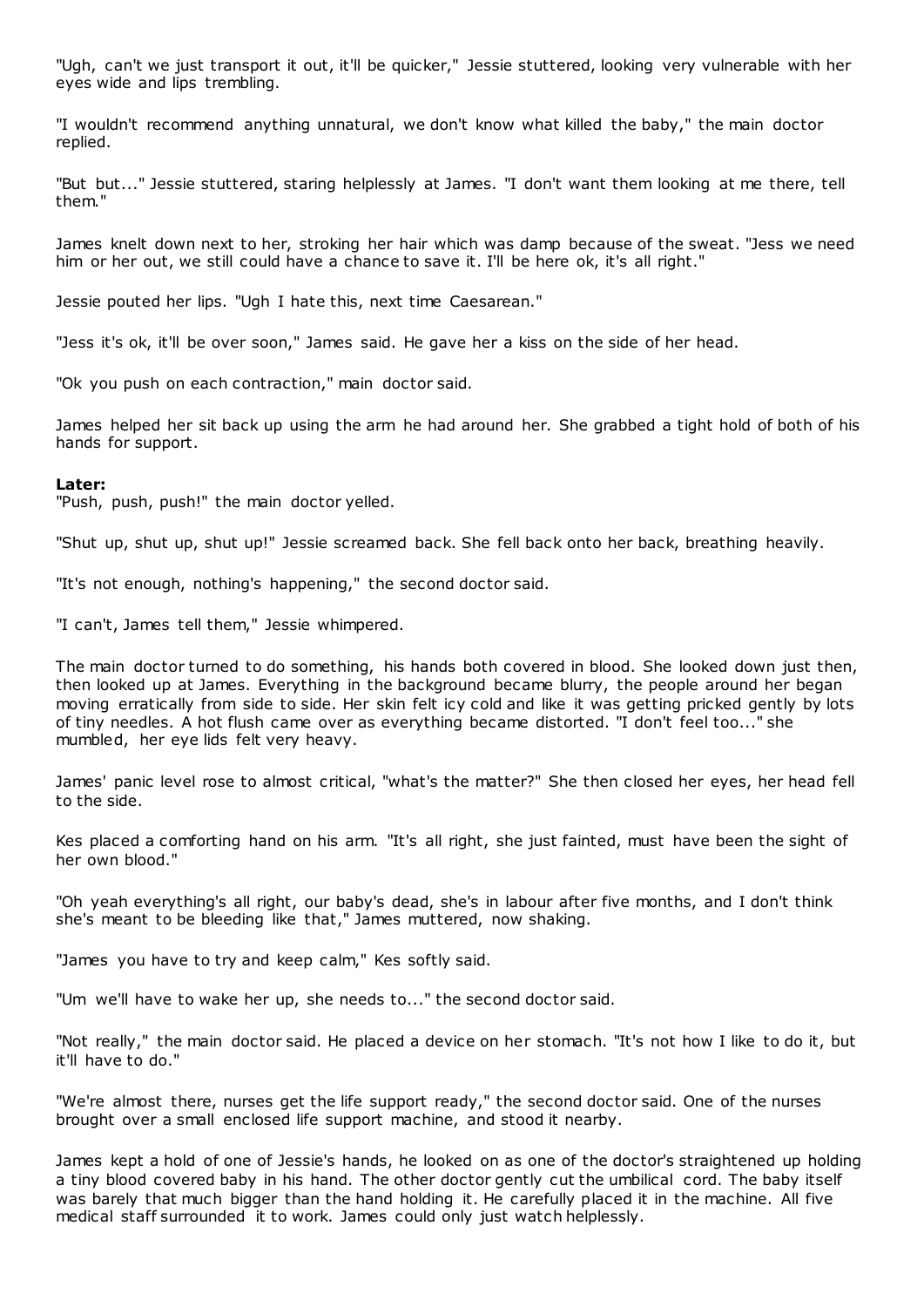"Again," the main doctor ordered.

A nurse shook her head, "it's not working."

"Just do it," the same doctor snapped.

Kes sighed, "he's not developed enough. Even if we did get him back his heart would fail."

"Ugh," the second doctor grunted, slamming his hand on a nearby console. "Damn it! That shouldn't have happened."

"You can say that again. I can't see what killed him in the first place. As far as I can tell he should be still alive and healthy inside the womb," the main doctor said.

Kes closed her eyes, turning to James who seemed to be just staring in her general direction in a daze. She walked over, "I'm sorry, there's nothing we can do for him."

"I don't understand, can't we just..." he said.

"He was too premature, there's no way. Look why don't we go and sit down, I'll get you a drink," Kes said.

"No, no, you can't make it better with a drink," James stuttered.

"I didn't mean," Kes mumbled.

"So that's it then? Five months of looking forward to being a dad, well ok three but... I was really looking forward to it," James stuttered. He tried to hide the tears forming in his eyes. "Its not fair, Kes it's just not."

"I know," Kes softly said.

"No you don't, you're Ocampan. Your people pick one person, the right one. Humans almost always have babies with the wrong people. A lot of parents don't want their kids, and it's usually the ones who want children that never get any," James muttered.

Kes placed a comforting hand on his shoulder, "James."

"No, how come people like my dad who hates their accidental children and beat them for that reason get to keep them. And people like Jessie and me who would have loved that little boy more than anyone could love their child, lose him and..." James muttered.

"I know it's not fair but," Kes said.

"I can't, I can't do this!" James stormed over to the doors, he pulled one of them open and slammed it behind him. Everyone conscious in the room jumped as it collapsed to the floor afterwards.

Further down a few corridors, Chakotay sat in a waiting room on a chair. Kathryn paced backwards and forwards, looking very anxious. They heard the door slamming to the ground in the distance.

The doors to the waiting area burst open, they suffered the same fate as the other door. Kathryn and Chakotay turned to look at James. He stood still looking around like he was lost, his face wet with the many tears coming from his red, puffy eyes.

"Ohno," she said. Then he did something she never expected. He stepped forward to bury his face in her shoulder, and put his arms around her, sobbing uncontrollably. Kathryn put her own arms around him, one hand stroked his hair. "It's ok, just let it all out, it's all right."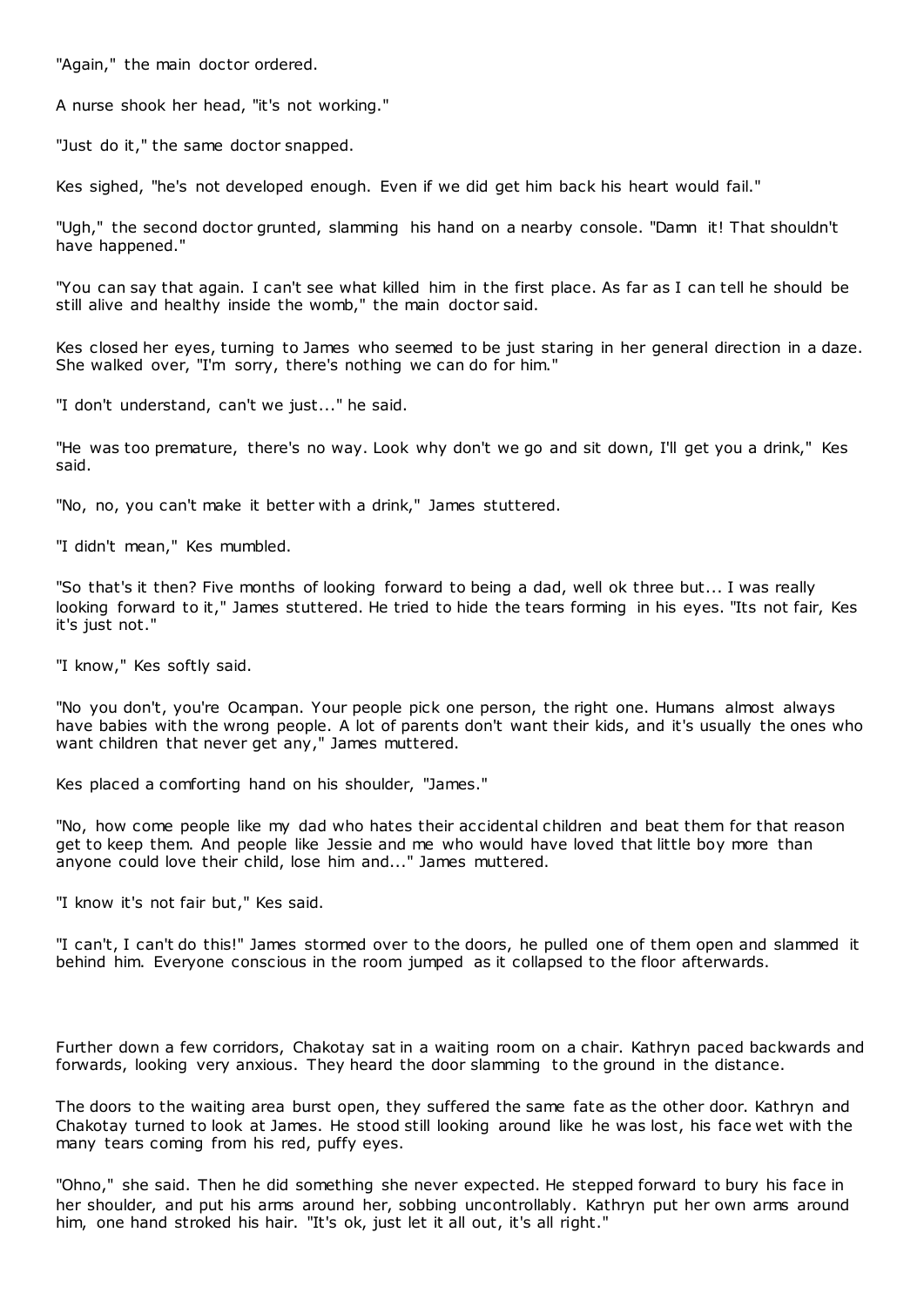He pulled away only slightly, "no it's not, nothing's right about this." He collapsed to his knees, partly lying across the ground, crying into his hands. Kathryn knelt down to continue trying to comfort him. She moved slightly to rest his head on her lap, he was too upset to notice or care about it.

Chakotay stared, looking on worried. Kathryn met his eyes with her own teary ones.

#### **Later:**

James stood over the life support machine with the tiny baby lying motionless inside. Kathryn stood beside him. Jessie still lay unconscious in the same place.

"I have to tell her but I don't know how," he said.

"Do you want me to leave you and her alone?" Kathryn asked. He looked at her, nodding slightly. She placed a hand on his arm then walked away.

He moved over to stand next to Jessie, she was already starting to wake up. He knelt down next to her.

"James," she weakly said. "What, how is it?"

James nervously bit his bottom lip, again his eyes filled with tears. "I'm sorry Jess." She stared at him with wide eyes. "There was nothing they could do for him." Jessie's eyes looked away, she sighed and rested her arm across her stomach.

#### **Meanwhile in Guest Quarters:**

Herk was busy talking with a few of his alien friends, looking frazzled. "They only stopped fighting when one of them went unconscious, and the other noticed I had snuck out."

One of the guys smirked, "well it's your own fault. You can't just choose which girls are going to fall in love with you."

"Yeah you're not going to get an actual girlfriend this way, it wouldn't be real would it?" the other guy questioned.

"It's not how we do this you know. We've told humans that we're enlightened when it comes to this, you're just making us look like liars," the first guy said.

Herk frowned, "well you shouldn't have told them that you fool."

"We couldn't explain why we were following those two humans around, could we? They'd keep us away if they knew the truth," the second guy said.

"At least I'm the only one showing that we're not just a religion obsessed race who st alk people," Herk muttered.

"No you're worse, you put a lotion on yourself that makes women fall for you," the first guy said.

Herk shuddered slightly, "and a guy."

The two men laughed at him. "If that doesn't put you off, nothing will."

"Oh believe me, I've stopped applying it. I can't take anymore," Herk said.

"So when will it wear off?" second guy asked.

"I'd say in a few hours. The problem is they'll remember it all, and I don't want to be around when the more aggressive ones go back to normal," Herk said.

"It's ok Herk," a woman said as she entered the room. "We won't be staying on board long anyway. There's a problem."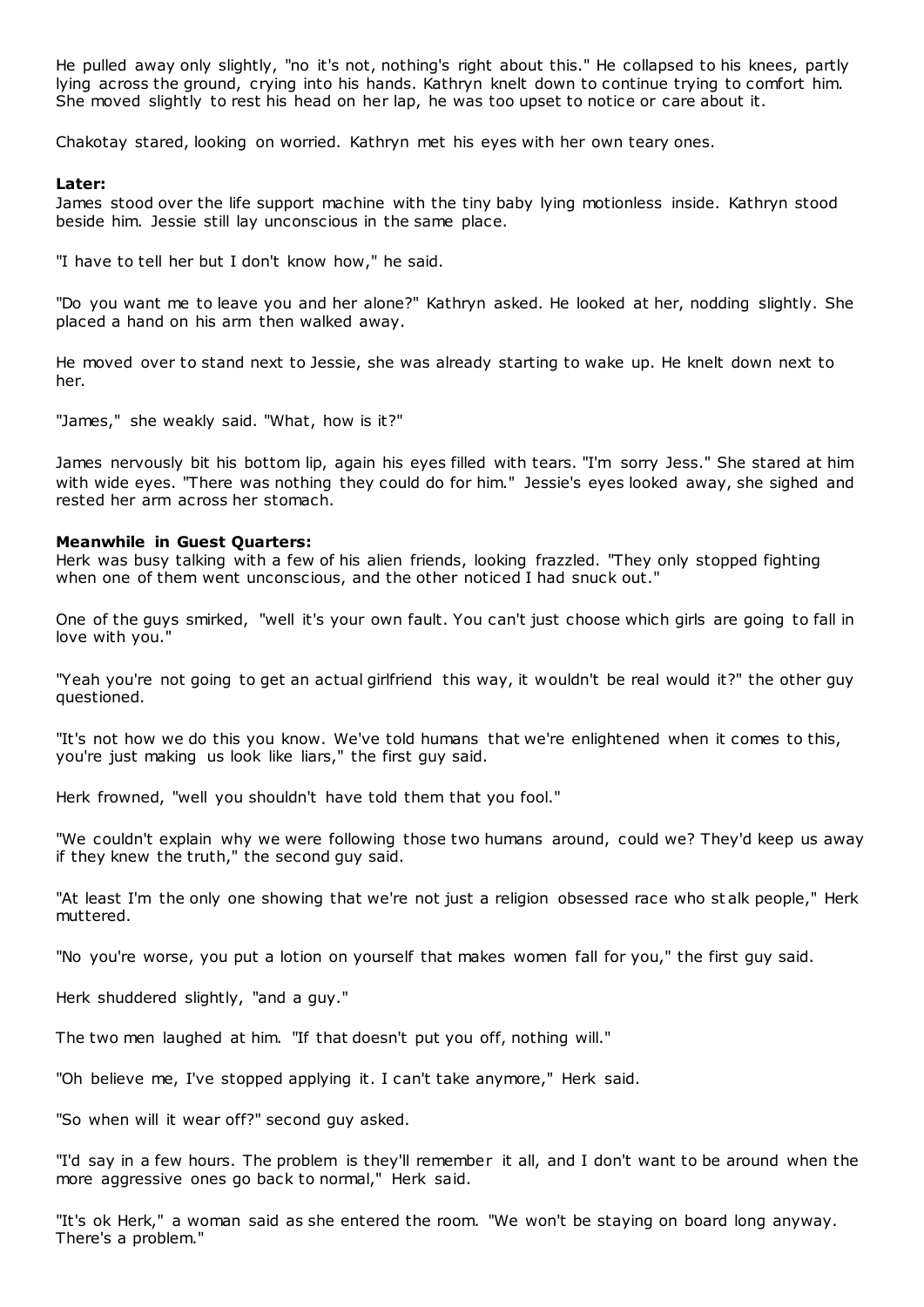"What sort of problem?" Herk questioned with a frown.

The woman sighed, "the child, it's dead."

The three men stared in shock. "But he or she was supposed to be the Chosen One, how could this be?" the first guy stuttered.

"That's what we've been called to the surface for. The meeting begins at sunset," the woman said.

"We couldn't have just got it wrong. Thy chose well, he chose the couple who saved the citizens of that colony, one was even a Slayer. It was said that two alien people would do a death ritual of the largest magnitude, and the child created from them would be the one of light, the Chosen hero who'll..." second guy stuttered.

"The boy is dead Jike, there's no medical explanation for it. It could only mean two things," the woman muttered. "One, that he isn't the one spoken of. The scrolls weren't clear, maybe they conceive the Chosen One at a later time. Two, another greater more evil force interfered knowing that the child would harm them."

"If he isn't the Chosen, explain the strange death," the first guy said.

The woman shook her head, "I can't. Something powerful and mystical must have done this, and they wouldn't have a reason for doing this otherwise."

Herk sighed, "has it ever occurred to you that the child may have followed in his father's footsteps, and that was reason enough to do it. He may not have been the hero you speak of, but he may have been still a threat to evil."

"We'll never know now," the woman sighed.

The second guy shuddered, "guys I just had a thought. If he wasn't the saviour, then another couple must come along to do a death ritual on a greater magnitude than the colony. Too many people died that day, it makes me sick to think about it." The others looked just as pale as he did at that moment. "I hate to say it but I hope he was the One, what's the worst that can happen without him?"

#### **Voyager:**

Kes, James and Jessie entered their quarters. He had his arm around Jessie, she seemed distracted and distant.

"I don't know what else to say, I'm sorry," Kes said. Jessie slowly sat down on the sofa, James turned to look at Kes who remained at the doorway.

"It's ok, you don't have to," he said. "If it means anything, we're thankful for everything you've done for the last four or so months."

"If you need anything, just call," Kes sighed, she turned to leave.

James turned back to face Jessie, he sat down beside her. "Do you want anything, a drink or anything?"

"No I'm ok," Jessie said, finally making eye contact with him. "Really I'm ok."

"Are you sure?" James said.

"I'm not the only one in grief here," Jessie said. "I could get you something if you want."

"You could, I suppose," James sighed. "What about a few tears."

Jessie frowned at him, "what? You want me to cry?"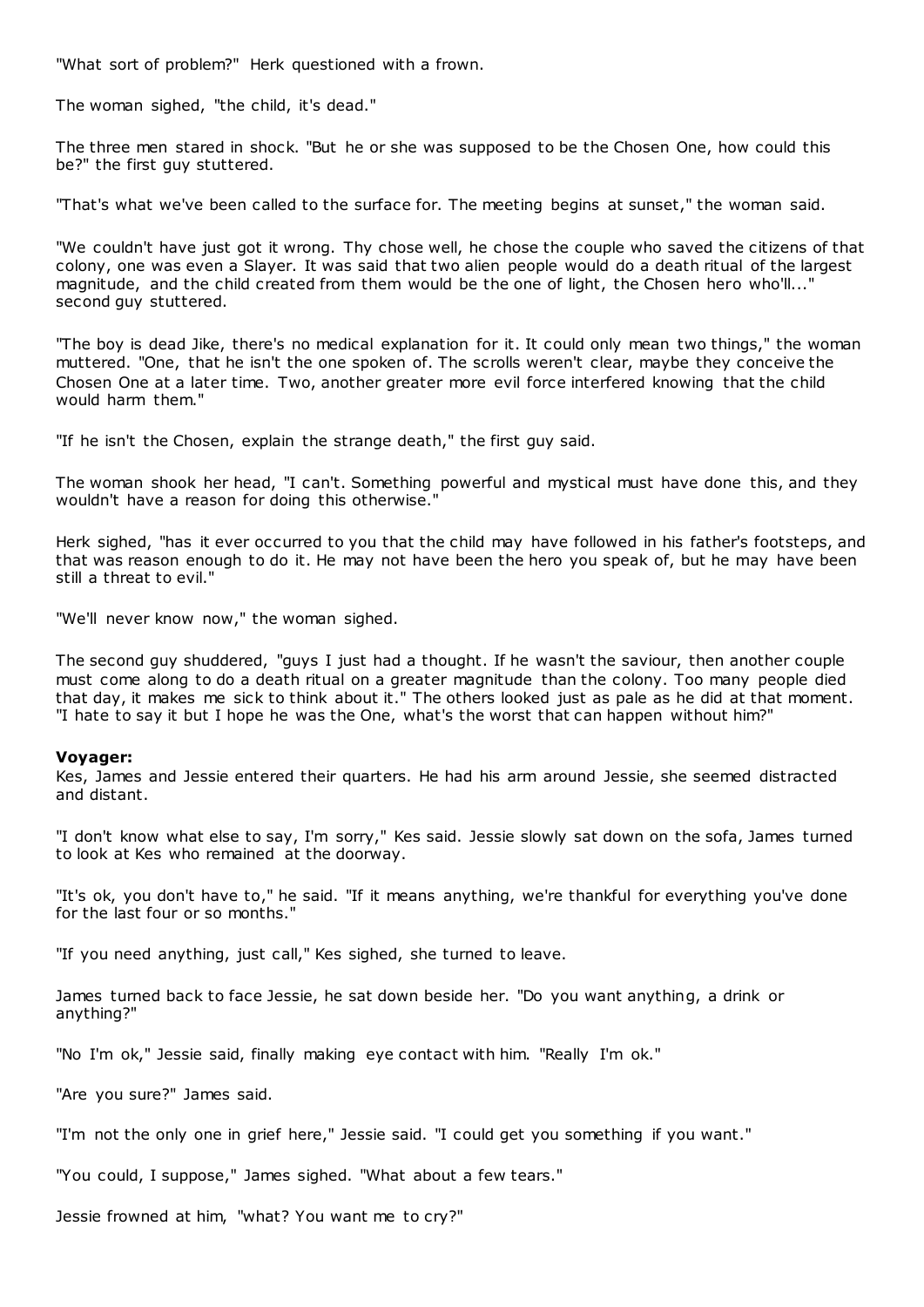"That would be nice, well appropriate anyway," James replied.

Jessie stared at him bewilderedly with her mouth open in shock. "What is this?"

"Jess our baby's just died, and you were just like 'huh ok' that's it," James muttered.

"What are you talking about? You'd rather I was crying my eyes out?" Jessie stuttered. She uneasily stood up, "what's wrong with you?"

"What's wrong, could be the headache I have, or it could be the dead baby part," James grumbled.

"Oh don't get all smart with me. What do you want exactly?" Jessie questioned, putting one hand on her hip.

"I want you to show me that you care, at least a little," James replied, standing up to st and in front of her.

Jessie pouted her lips angrily, she gave him a hard slap across the face. "How dare you. How dare you accuse me of not caring!"

"What do you expect? If you cared you'd show it," James said.

"I think panicking before I passed out proves I did. I knew ok, he was barely six months and already dead. When I woke up I knew, I'm not stupid. It had already sunk in before I passed out," Jessie said.

"Oh she knew, brilliant," James muttered, turning away from her. "I wish I knew it was going to happen for sure, then I could become immune to it and..." He turned back around, "not make a fool of myself with all the crying I did."

"So I don't cry, it doesn't mean that I don't care," Jessie said. "For god's sake, I know you James, you have no one to take it out on so you do it to me."

"Don't do that damn it, don't just assume that I'm being all vengeful," James snapped.

"Oh come on, why wouldn't I care?" Jessie groaned. "Answer that."

James shook his head and folded his arms. "How did you know exactly?"

"Oh god," Jessie rolled her eyes. "Now what?"

"You weren't upset, you knew, what are you not telling me?" James asked suspiciously.

Jessie closed her eyes as she stepped closer. "You're just upset, you're not making any sense. I am upset, and I told you already how I knew. It's more of a feeling than knowing." James shook his head again, walking away. "You're upset too, please don't do this. I don't want to lose you too."

James swung back around, "Thy, he said the baby would have good health when we did that ritual."

"Further proof that some religious stuff shouldn't be believed," Jessie muttered.

"He said to me if just one parent has second thoughts, bad feelings, the good health in other words the reward will be taken away from us," James mumbled.

"When did he say that? It doesn't make sense, it would just mean that he'd have normal health, so why would he die?" Jessie said.

"He said the baby himself was a gift," James muttered.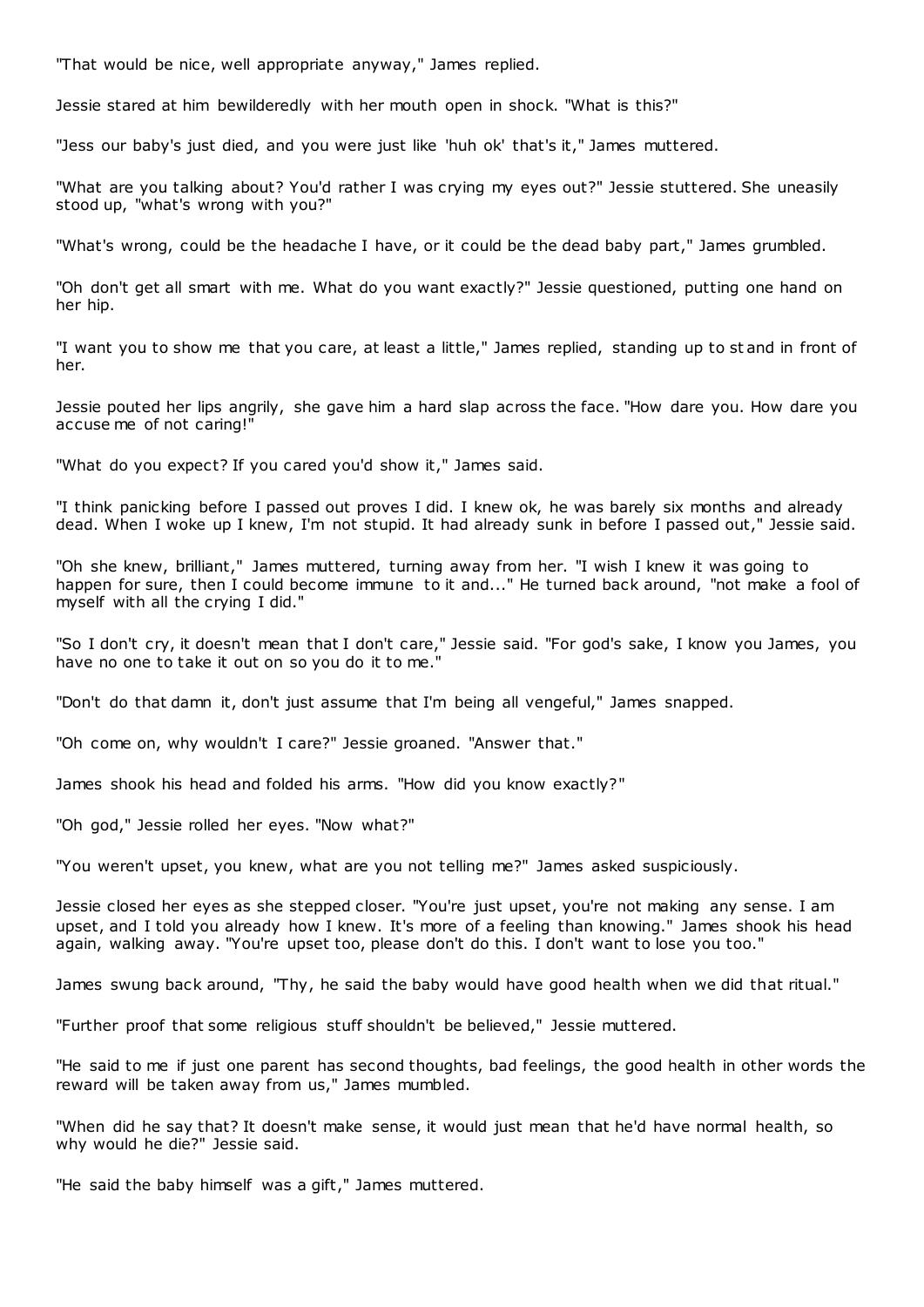"Again, no sense. The baby was three, four months old when we did the ritual," Jessie said. "I know it's harder to cope when we don't know why it happened."

"You felt uncertain about the pregnancy and he, he died because of it," James quietly stuttered, looking at the floor.

Jessie couldn't believe what she was hearing anymore. "What!? I don't believe it, first you accuse me of not caring now you blame me for his death. I know you're hurt but this is going too far."

"But you..." James said, looking back up at her.

Jessie marched forward with a vicious look on her face. "I never had second thoughts. I can't believe that you would accuse me of something so horrible." He was about to speak but she quickly butted in again. "I don't blame you for being mad, but don't take it out on me. No, how dare you! I thought you were decent, and I've stuck up for you against all those 'bullies', but you know what maybe they have the right idea. You've become a right asshole."

"What happened to 'I am just upset'?" James muttered, now looking hurt.

"There's a difference between being upset and being so immature and irrational," Jessie muttered. "I will not stand here and be hurt repeatedly by you of all people. Why don't we talk about this when you've calmed down and grown up."

"Grown up?" James said.

"Figure it out yourself. The only good thing about all of this is that I still have a baby in the end," Jessie snapped.

James glared in her direction, then turned to storm off into their bedroom.

#### **Later:**

Jessie sat on the sofa, with her elbows on her upper legs, resting her chin in her hands. She looked toward the bedroom door. "Idiot," she sighed, standing herself up. "Ok Jess, go and sort this out, first move." The door opened itself. "Oh thank god, James we need to talk about this, I'm..." James stepped out carrying two bags, this made her skin turn very pale. "What are you doing?"

"What does it look like?" he grunted in response. He straight to the main door. Jessie rushed to grab his arm.

"No don't do that. I said, both of us said things we didn't mean. I'm sorry for the things I said."

James looked at her, trying badly to disguise his hurt with anger. "It sounded to me like you were being completely honest with me." He tried to leave but Jessie kept a tight hold of him. "You're right Jessie, about everything you said earlier."

"No I wasn't. You upset me," she stuttered. "This is silly, you said you wouldn't leave me and it looks to me like that's what you're doing."

"Oh come on Jess, who are we kidding. The reason the baby died was probably cos we weren't meant to be," James mumbled with a lump in his throat. He looked away as Jessie's eyes quickly filled with tears, and her lip trembled. "You deserve better, someone who'll actually treat you right."

"But James, you were upset, we both are," she said.

"I wasn't just talking about today. I'm talking about trying to hit on you when I was drunk, pretending and lying about being ok about the baby before that. Trying to attack you in the prison, jumping into seemingly killer rifts," James said.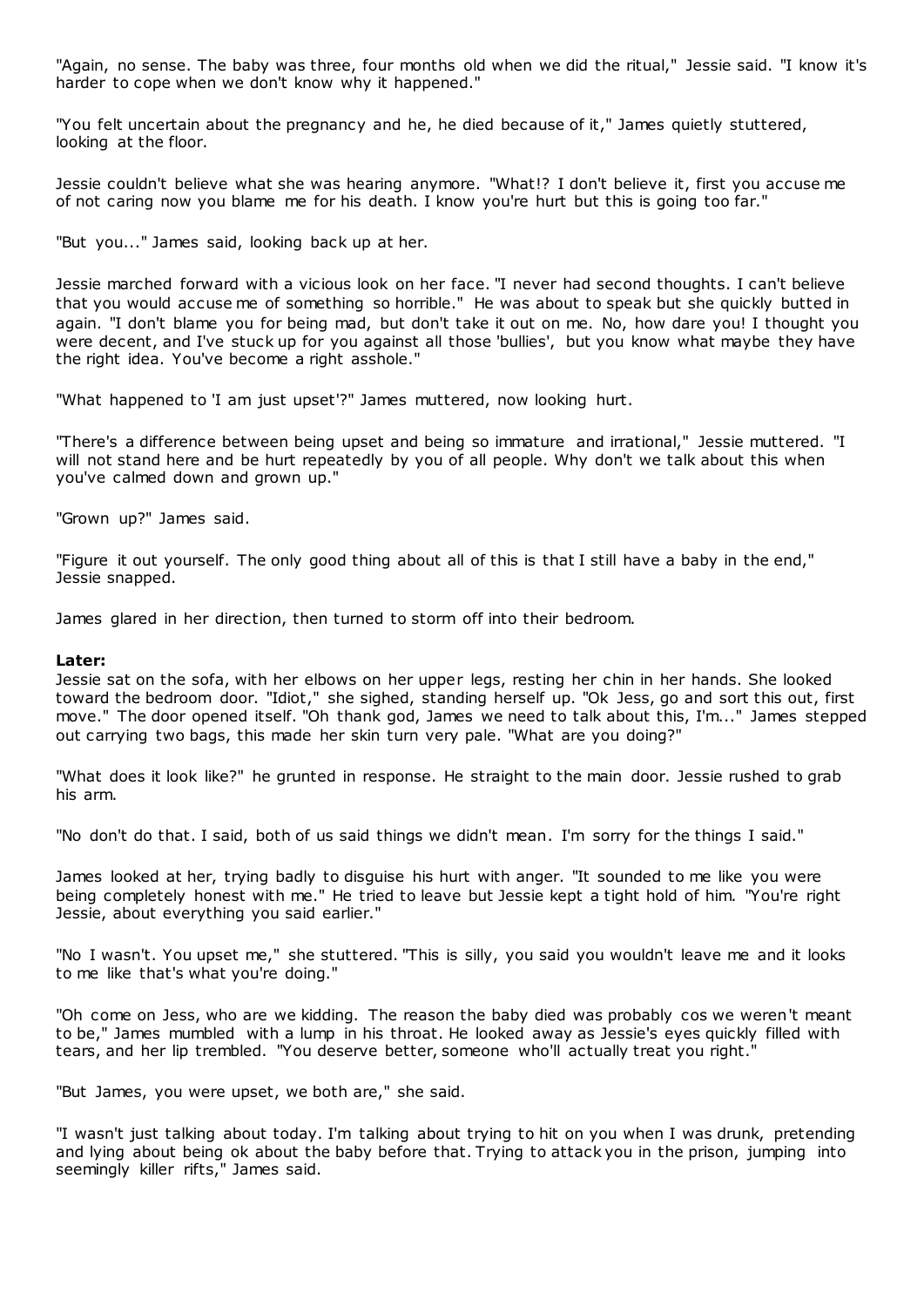"Doesn't it mean anything that I still wanted you after all of that?" Jessie said, she stood closer to him. "Couple's who are good together are ones who can still bare each other, stick together when things are crappy." She kissed him on the cheek twice. "That's us, isn't it?"

"What about today then?" he mumbled.

"We just need more time," Jessie said. She tried to take one of the bags off his shoulder, he stopped her. "Please James, just sit down and think about this."

"I have," James said. "You and me, we got closer and we fought more, usually because of me. I'm just doing you a favour." He pulled away, then stepped out of the quarters. Jessie rushed after him, quickly grabbing his arm again. "Jessie don't make this harder."

"Harder? This looks very easy for you. Just yesterday you told me you'd be a fool to leave me, what's changed?"

"Exactly, I am a fool. This isn't easy for me," James mumbled. "This is for the best, one of us had to do this."

"No, no we don't," Jessie muttered, not caring that two crewmembers walking passed stopped to watch them. "Don't you feel anything for me?"

"Of course I do, that isn't the problem," James replied. "You deserve better."

"All couples have their problems," Jessie said.

"Jess I'm sorry, you..." James quietly said, noticing their audienc e. "Jess, people are watching."

Jessie then broke down in tears, "I don't care! You're wrong as usual. You always have some excuse that makes you think we aren't good together."

"Jess," James uncomfortably said.

"But it's just you, you don't like yourself so you think everyone else does too," Jessie stuttered. "You have no idea how much I like you, I can't ever put it to words. We always stick together during all the crap, why is this any different?"

"The only difference is that this is the last time it'll happen. This way I won't hurt you," James muttered.

"You're missing my point entirely. What about how well we get on, the chemistry between us. I'm just supposed to forget that?" Jessie cried.

James turned to walk away, closing his eyes. She rushed to go in front of him. "Jessie please."

"You're not leaving me, we're going to talk about this," she said.

"You can't just decide for the two of us like that, I want, no need," James muttered, like he didn't want to say what he was saying. "I can't stay with you, it's for your own good."

"You can't decide for both of us either," Jessie said. She kept a tight hold of him, "stay with me. I don't care if we had problems, this is the happiest I've been despite all that. I know that you feel the same way."

"Jessie, people are watching, you're entertaining them," James quietly said.

Jessie grunted slightly, turning to scowl at her audience. "Get out of here, haven't you got anything better to do!" Everyone backed off, a few decided to leave.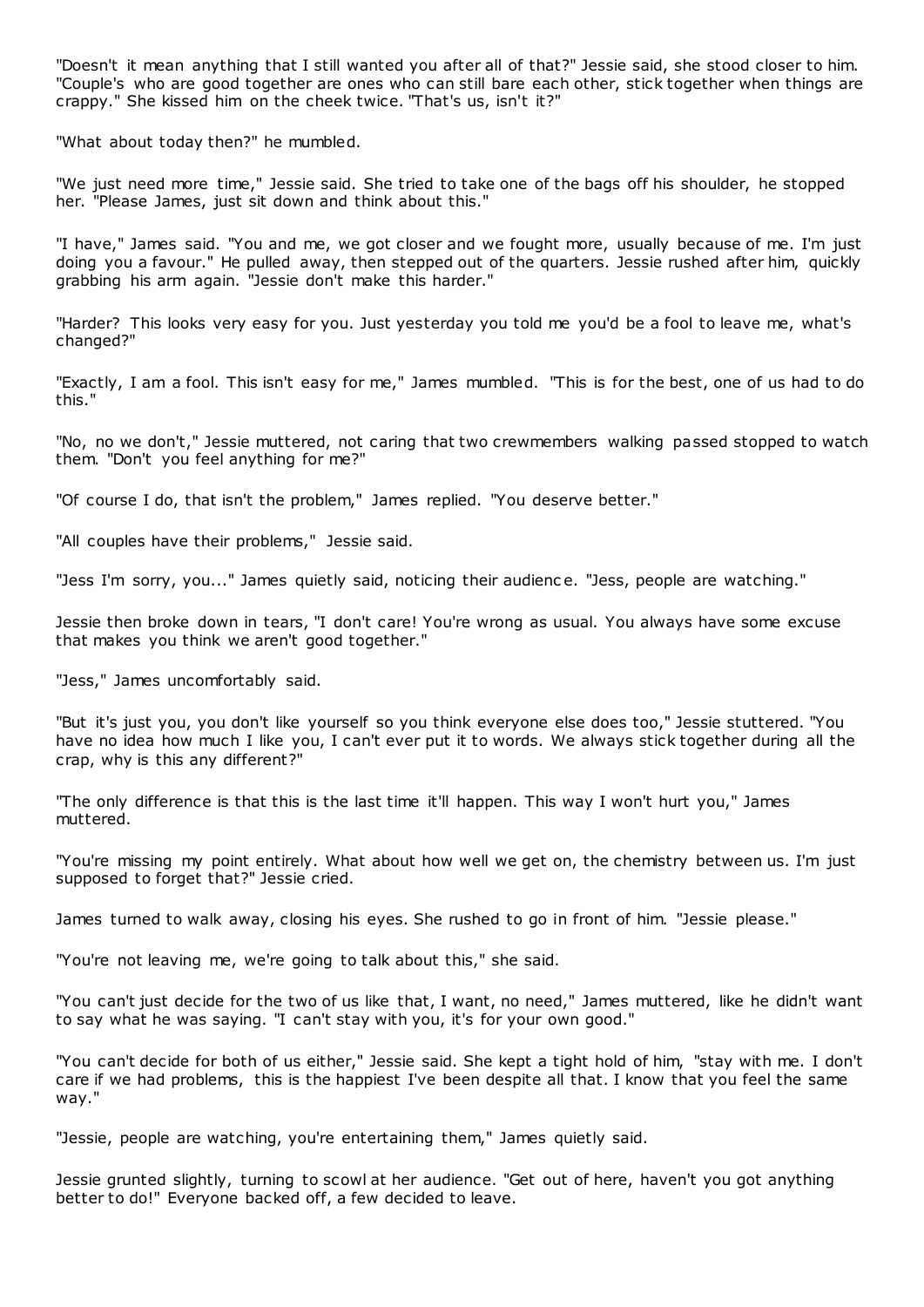She turned back, held both of his hands while moving closer to whisper to him. "There are many times I wish I knew if I loved you or not. I'm just too messed up to know the difference. But I do know that you're the reason I feel strong enough to face each day. Y ou're the only one who can make me laugh and smile." She kissed him on the lips briefly. "Don't tell me you didn't feel anything just then, cos I know you did."

James sighed, "I'm not denying that I have feelings for you, I do, why do you think I'm doing t his. I care about you too much to continue hurting you like this, I've done enough damage."

"But you're hurting me now," Jessie stuttered. She lowered herself to her knees, still clutching onto him, resting the side of her head against the side of him. He seemed very uncomfortable at this point as there were still people around.

"No Jess," he muttered, cringing at his own words. "You've got to stop this, please."

"Why do I have to stop? You're being unreasonable, actually cruel," she said, rising to her feet again. "You're not going anywhere."

"Jessie you can't just," James said. She attempted to block his escape every time he tried to move, he pushed passed her. She only rushed to grab his arm, he turned around slightly to push her away lightly.

"Stop it, you're not getting away." She stopped him one more time from walking away, this time he lightly slapped her in the face. She stared at him, gobsmacked, she placed her hand across her cheek. He looked shocked as well, like he didn't mean to do it. He lowered his head in shame as he walked away, leaving her alone. She fell to her knees again, loudly crying into her hands as everyone watched.

# **The Transporter Room**:

Herk and the other aliens waited for transport, luckily the one doing the transport was someone different.

"Let's just hope your girlfriends and boyfriend don't see you off," the woman said.

"Now you've probably just given the writer a cue," Herk muttered.

Outside the group of five were bickering again. "No I get to see him off, I beamed him here after all!" Sally cried.

"Oh stop being a baby," Suzanna grumbled. Kathryn punched her hard, knocking her to the ground.

"What did you say about a baby bitch!" she screamed.

B'Elanna pushed her, "what's your problem?"

Kathryn pushed her back, the two again started punching at each other.

Suddenly the group stopped what they were doing, looking confused. A second later they all looked disgusted.

"Oh god, Tom," B'Elanna stuttered. She glared at Kathryn, "he's not gay and doesn't like James that way, god you're sick." She stormed off.

"Ohno I painted a picture of him on my wall," Sally stuttered, she ran off.

Suzanna grunted, "ugh whatever." She went off in another direction.

"Oh god, I'd better start grovelling. I told my boyfriend we should see other people," Matthews stuttered, he ran off too leaving Kathryn alone.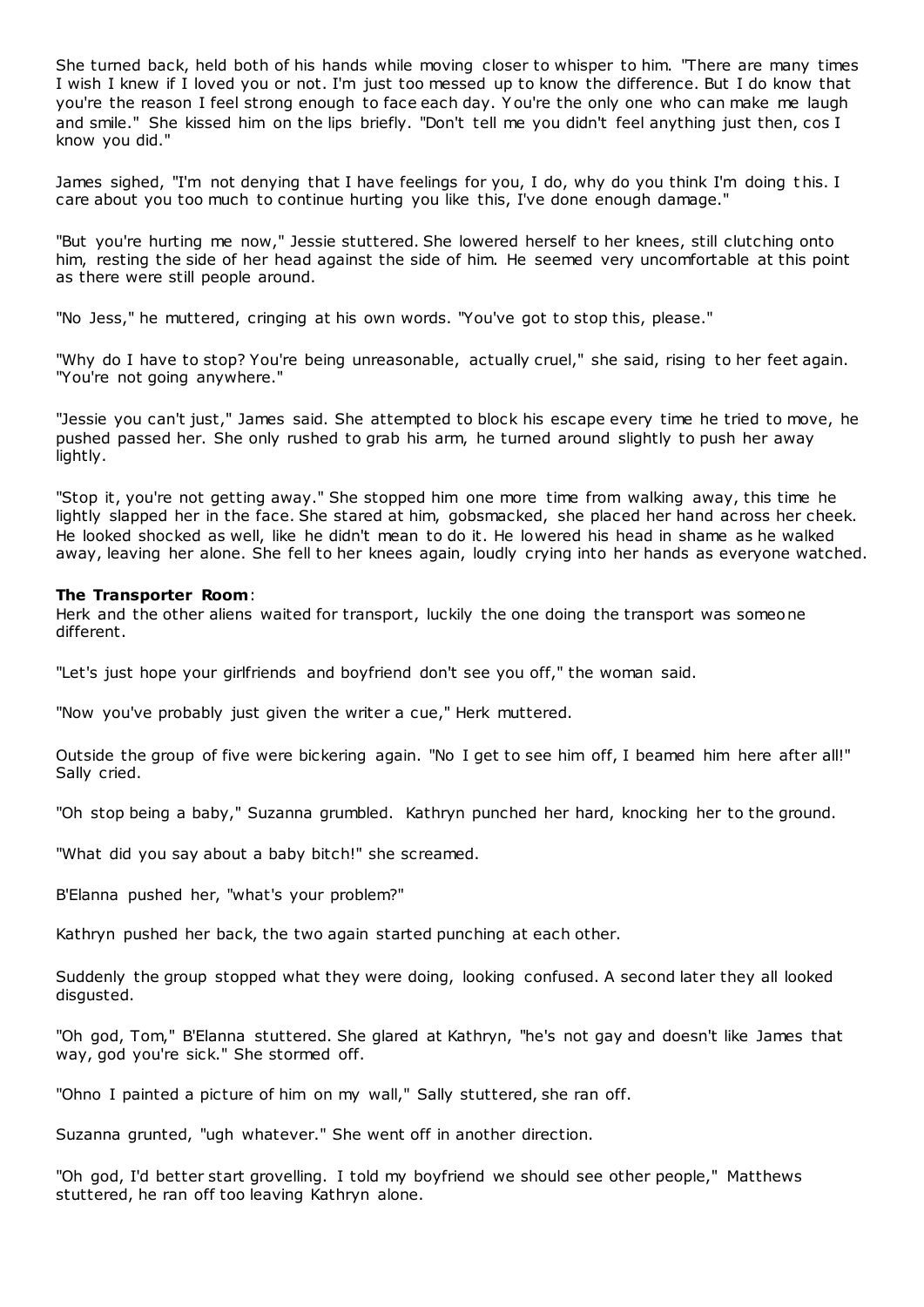"Coffee, it'll never forgive me for this," Kathryn stuttered. She burst out crying into her hands, then she stopped, looking angry. "I know who did this."

The transporter guy was about to beam the aliens away when Kathryn walked in. Herk turned pale as a result.

"You, what did you do to me!" she grunted. At the last second the group beamed away, leaving a fuming Kathryn and a very nervous transporter guy. Slowly her head turned to look at him with a death glare planted on her face. He hated running, but it was better than the alternative so he ran for his life.

#### **Ian's Quarters:**

The door chimed. Ian headed over to open the door. He immediately faced James with his bags and look of shame. "I can't believe I'm asking you this but..."

"Oh boy, what happened?" Ian asked carefully.

"I screwed up again. You can tell me to get lost if you want. I need somewhere to stay," James muttered.

Ian sighed with a slight frown, "the sofa's all yours."

"You wouldn't be giving me it if you knew what I did," James said.

Ian raised an eyebrow, "I doubt you can surprise me now."

#### **Meanwhile:**

Danny sat on the sofa, trying desperately to comfort Jessie who sobbed against her shoulder. "It may not seem like it now Jess, but it'll get better."

"How?" she cried.

Danny stroked the hair out of her face, "give him five more minutes and he'll crawl back to you, begging to be with you again. Why did he even break up with you?"

"He thinks I... we shouldn't be together, cos he keeps upsetting me," Jessie replied in between cries.

"So he doesn't want to hurt you anymore?" Danny scoffed. "Well done James, you've won the Stupidest Idiot of the Universe Award."

"He's just upset and he needs time to..." Jessie muttered.

"Jessie you're just covering for him, as always. If he means it anyway he's right, it's all him, and you just love him too much to care. You don't want to lose him so you make excuses for him," Danny said.

Jessie lifted her head up to look at her straight in the eye. "What, I don't love or make excuses for him."

"Doesn't it seem a little suspicious to you that he broke up with you now?" Danny asked with a frown.

"What's so special about now?" Jessie sniffed.

"No forget it, it doesn't matter," Danny huffed.

"No what?" Jessie demanded.

"Well he makes one mistake after another, and we're talking about huge mistakes here. He only thinks you did something wrong, he goes in a big huff and breaks up with you," Danny said.

Jessie turned her head away, with a frown she shook her head. "No it's not like that."